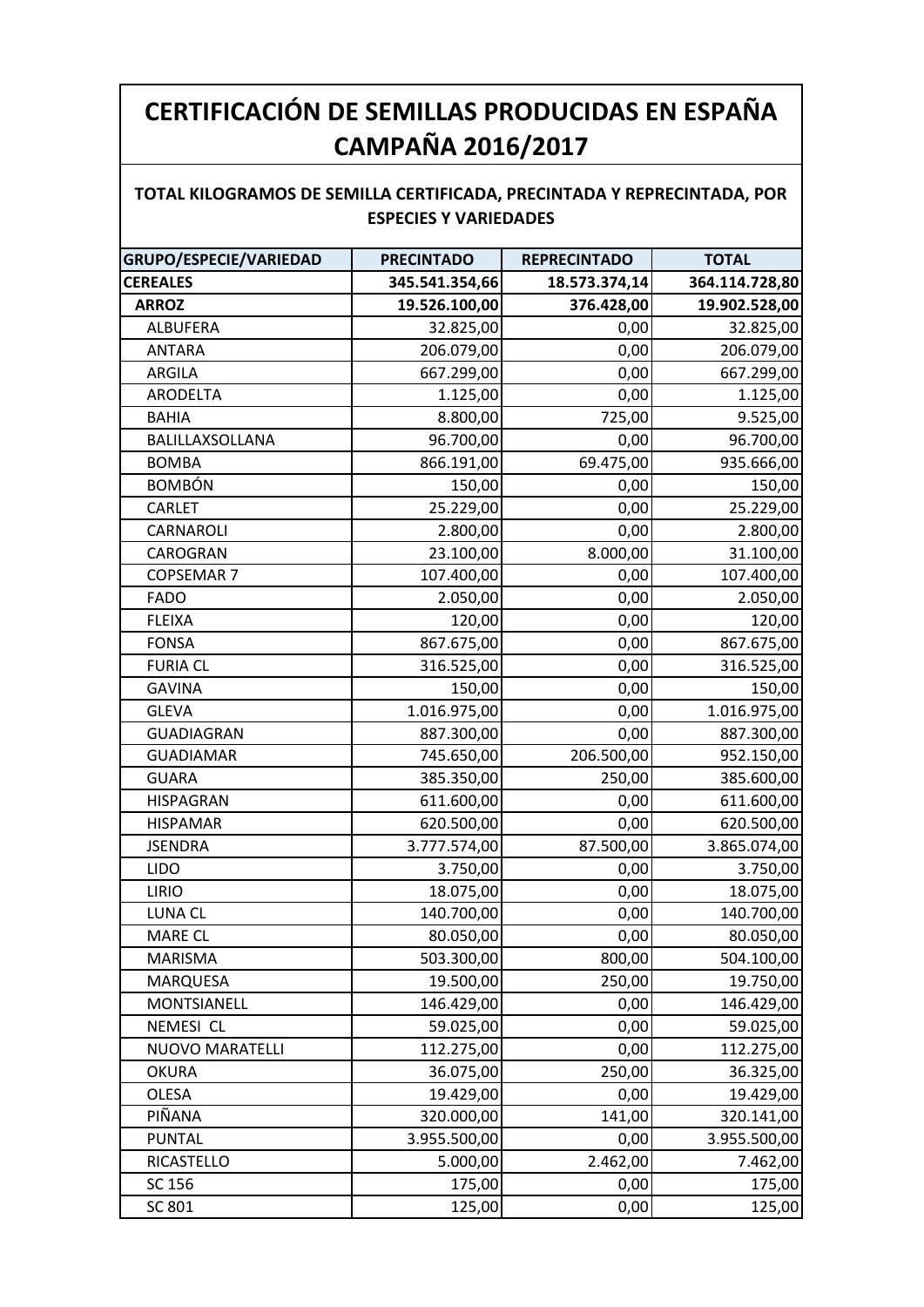| GRUPO/ESPECIE/VARIEDAD | <b>PRECINTADO</b> | <b>REPRECINTADO</b> | <b>TOTAL</b>   |
|------------------------|-------------------|---------------------|----------------|
| SC 862                 | 225,00            | 0,00                | 225,00         |
| SC 937                 | 200,00            | 0,00                | 200,00         |
| SIRIO CL               | 2.000.700,00      | 0,00                | 2.000.700,00   |
| SOTO                   | 24.500,00         | 0,00                | 24.500,00      |
| SPRINT                 | 147.500,00        | 0,00                | 147.500,00     |
| <b>TEBRE</b>           | 44.950,00         | 75,00               | 45.025,00      |
| <b>THAIPERLA</b>       | 619.450,00        | 0,00                | 619.450,00     |
| <b>AVENA</b>           | 11.808.380,00     | 333.942,00          | 12.142.322,00  |
| <b>AINTREE</b>         | 1.086.350,00      | 0,00                | 1.086.350,00   |
| <b>ALCUDIA</b>         | 122.610,00        | 0,00                | 122.610,00     |
| <b>CALECHE</b>         | 428.470,00        | 0,00                | 428.470,00     |
| CAVALIERE              | 0,00              | 1.000,00            | 1.000,00       |
| <b>CHIMENE</b>         | 857.430,00        | 4.500,00            | 861.930,00     |
| <b>EVORA</b>           | 889.575,00        | 14.162,00           | 903.737,00     |
| <b>FORRIDENA</b>       | 224.585,00        | 390,00              | 224.975,00     |
| <b>HAMEL</b>           | 2.196.060,00      | 109.840,00          | 2.305.900,00   |
| <b>HUSKY</b>           | 832.990,00        | 6.210,00            | 839.200,00     |
| <b>IVORY</b>           | 152.800,00        | 0,00                | 152.800,00     |
| <b>KBIRA</b>           | 80.480,00         | 3.350,00            | 83.830,00      |
| LIDENA                 | 0,00              | 225,00              | 225,00         |
| M77                    | 1.290,00          | 4.500,00            | 5.790,00       |
| <b>MOJACAR</b>         | 71.184,00         | 16.770,00           | 87.954,00      |
| <b>NORY</b>            | 39.600,00         | 0,00                | 39.600,00      |
| PREVISIÓN              | 3.188.136,00      | 123.820,00          | 3.311.956,00   |
| PRÍMULA                | 307.640,00        | 725,00              | 308.365,00     |
| <b>PROKOP</b>          | 30.575,00         | 0,00                | 30.575,00      |
| <b>RAPIDENA</b>        | 24.620,00         | 240,00              | 24.860,00      |
| <b>RGT CHAPELA</b>     | 1.200.110,00      | 0,00                | 1.200.110,00   |
| <b>RGT CHIGUITA</b>    | 27.800,00         | 0,00                | 27.800,00      |
| <b>RGT INSIGNIA</b>    | 22.975,00         | 0,00                | 22.975,00      |
| <b>RGT PLEIADE</b>     | 6.000,00          | 0,00                | 6.000,00       |
| SONAR                  | 17.100,00         | 0,00                | 17.100,00      |
| <b>UNE DE MAI</b>      | 0,00              | 48.210,00           | 48.210,00      |
| <b>AVENA STRIGOSA</b>  | 940.515,00        | 72.397,00           | 1.012.912,00   |
| <b>ALHAMA</b>          | 65.725,00         | 10.000,00           | 75.725,00      |
| <b>PRATEX</b>          | 0,00              | 28.660,00           | 28.660,00      |
| SAIA 6                 | 874.790,00        | 33.737,00           | 908.527,00     |
| <b>CEBADA</b>          | 130.215.418,00    | 5.721.114,00        | 135.936.532,00 |
| <b>AGUEDA</b>          | 194.520,00        | 0,00                | 194.520,00     |
| <b>AINSA</b>           | 327.210,00        | 0,00                | 327.210,00     |
| <b>ALBACETE</b>        | 625.680,00        | 51.880,00           | 677.560,00     |
| <b>ALPHA</b>           | 2.250,00          | 0,00                | 2.250,00       |
| <b>AMISTAR</b>         | 43.200,00         | 0,00                | 43.200,00      |
| ANACONDA               | 260.640,00        | 36.000,00           | 296.640,00     |
| <b>ANAKIN</b>          | 209.600,00        | 35.020,00           | 244.620,00     |
| ARCHIPEL               | 123.200,00        | 0,00                | 123.200,00     |
| <b>ARTURIO</b>         | 0,00              | 21.600,00           | 21.600,00      |
| AXEL                   | 50.000,00         | 0,00                | 50.000,00      |
| <b>AZARA</b>           | 175.700,00        | 90,00               | 175.790,00     |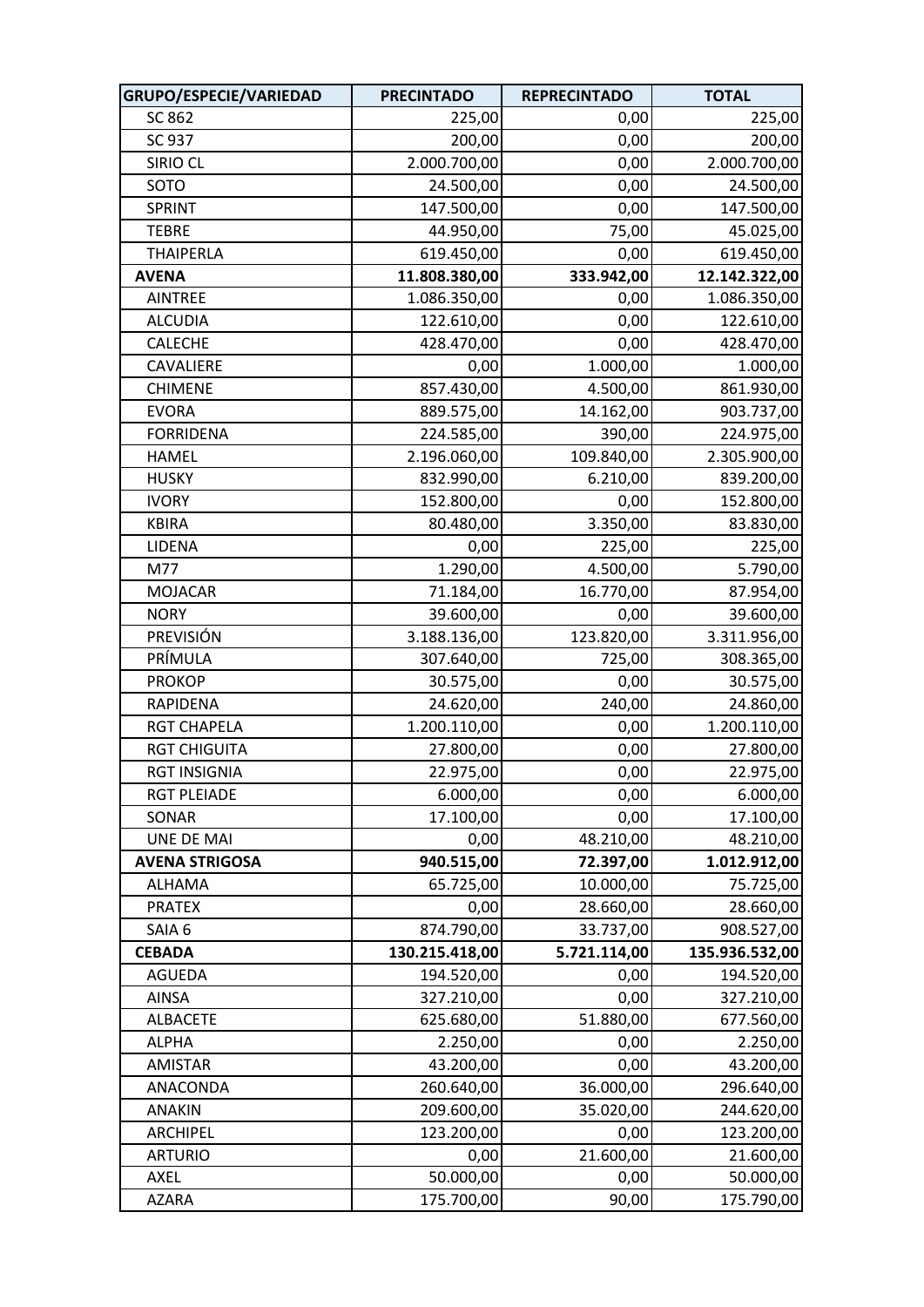| GRUPO/ESPECIE/VARIEDAD | <b>PRECINTADO</b> | <b>REPRECINTADO</b> | <b>TOTAL</b>  |
|------------------------|-------------------|---------------------|---------------|
| <b>BALINER</b>         | 1.248,00          | 0,00                | 1.248,00      |
| <b>BASIC</b>           | 3.504.987,00      | 13.000,00           | 3.517.987,00  |
| <b>BASTILLE</b>        | 4.800,00          | 0,00                | 4.800,00      |
| <b>BATAL</b>           | 92.150,00         | 0,00                | 92.150,00     |
| <b>BEKA</b>            | 743.780,00        | 20.000,00           | 763.780,00    |
| <b>BLANCHE</b>         | 197.080,00        | 0,00                | 197.080,00    |
| <b>CALYPSO</b>         | 514.360,00        | 0,00                | 514.360,00    |
| CARAT                  | 3.629.169,00      | 400,00              | 3.629.569,00  |
| <b>CERAT</b>           | 11.440,00         | 0,00                | 11.440,00     |
| <b>CHRISTOPHER</b>     | 348.900,00        | 16.440,00           | 365.340,00    |
| CIB-333                | 2.930,00          | 0,00                | 2.930,00      |
| <b>CIERZO</b>          | 379.530,00        | 25.025,00           | 404.555,00    |
| <b>CLAMOR</b>          | 0,00              | 350,00              | 350,00        |
| <b>COMETA</b>          | 3.208.830,00      | 41.500,00           | 3.250.330,00  |
| CRESCENDO              | 153.960,00        | 0,00                | 153.960,00    |
| <b>DEVORA</b>          | 51.975,00         | 18.375,00           | 70.350,00     |
| <b>DOBLA</b>           | 69.800,00         | 0,00                | 69.800,00     |
| <b>DOBLONA</b>         | 303.275,00        | 24.640,00           | 327.915,00    |
| DOÑA PEPA              | 16.975,00         | 0,00                | 16.975,00     |
| <b>DULCINEA</b>        | 1.251.650,00      | 0,00                | 1.251.650,00  |
| <b>ENCARNA</b>         | 2.656.810,00      | 446.400,00          | 3.103.210,00  |
| <b>EPONA</b>           | 29.200,00         | 7.200,00            | 36.400,00     |
| <b>ESTEREL</b>         | 240.120,00        | 30.000,00           | 270.120,00    |
| <b>ESTRELLA</b>        | 816.080,00        | 114.920,00          | 931.000,00    |
| <b>ETINCEL</b>         | 119.300,00        | 43.280,00           | 162.580,00    |
| <b>EXPLORER</b>        | 405.175,00        | 5.800,00            | 410.975,00    |
| <b>FARANDOLE</b>       | 1.241.510,00      | 20.000,00           | 1.261.510,00  |
| <b>FLAIR</b>           | 78.040,00         | 0,00                | 78.040,00     |
| <b>FORCADA</b>         | 380.480,00        | 68.920,00           | 449.400,00    |
| <b>GARBO</b>           | 542.130,00        | 96.635,00           | 638.765,00    |
| <b>GRAPHIC</b>         | 2.239.435,00      | 188.850,00          | 2.428.285,00  |
| <b>GUSTAN</b>          | 33.000,00         | 0,00                | 33.000,00     |
| <b>GUSTAV</b>          | 5.544.720,00      | 34.000,00           | 5.578.720,00  |
| <b>HENLEY</b>          | 771.635,00        | 124.160,00          | 895.795,00    |
| <b>HISPANIC</b>        | 16.244.539,00     | 391.680,00          | 16.636.219,00 |
| <b>IBAIONA</b>         | 511.290,00        | 50.400,00           | 561.690,00    |
| <b>ICARIA</b>          | 1.978.440,00      | 171.400,00          | 2.149.840,00  |
| <b>IDRA</b>            | 72.840,00         | 2.000,00            | 74.840,00     |
| <b>IRANIS</b>          | 65.600,00         | 0,00                | 65.600,00     |
| <b>ISOCEL</b>          | 38.400,00         | 27.500,00           | 65.900,00     |
| <b>JALLON</b>          | 443.628,00        | 107.739,00          | 551.367,00    |
| <b>JUP</b>             | 151.280,00        | 1.000,00            | 152.280,00    |
| <b>JUPP</b>            | 15.600,00         | 30.000,00           | 45.600,00     |
| <b>KALEA</b>           | 373.740,00        | 0,00                | 373.740,00    |
| <b>KETOS</b>           | 171.700,00        | 0,00                | 171.700,00    |
| KIWI                   | 84.020,00         | 0,00                | 84.020,00     |
| <b>KWS-GLACIER</b>     | 184.920,00        | 58.530,00           | 243.450,00    |
| LAGALIA                | 345.575,00        | 0,00                | 345.575,00    |
| LAMARI                 | 641.640,00        | 0,00                | 641.640,00    |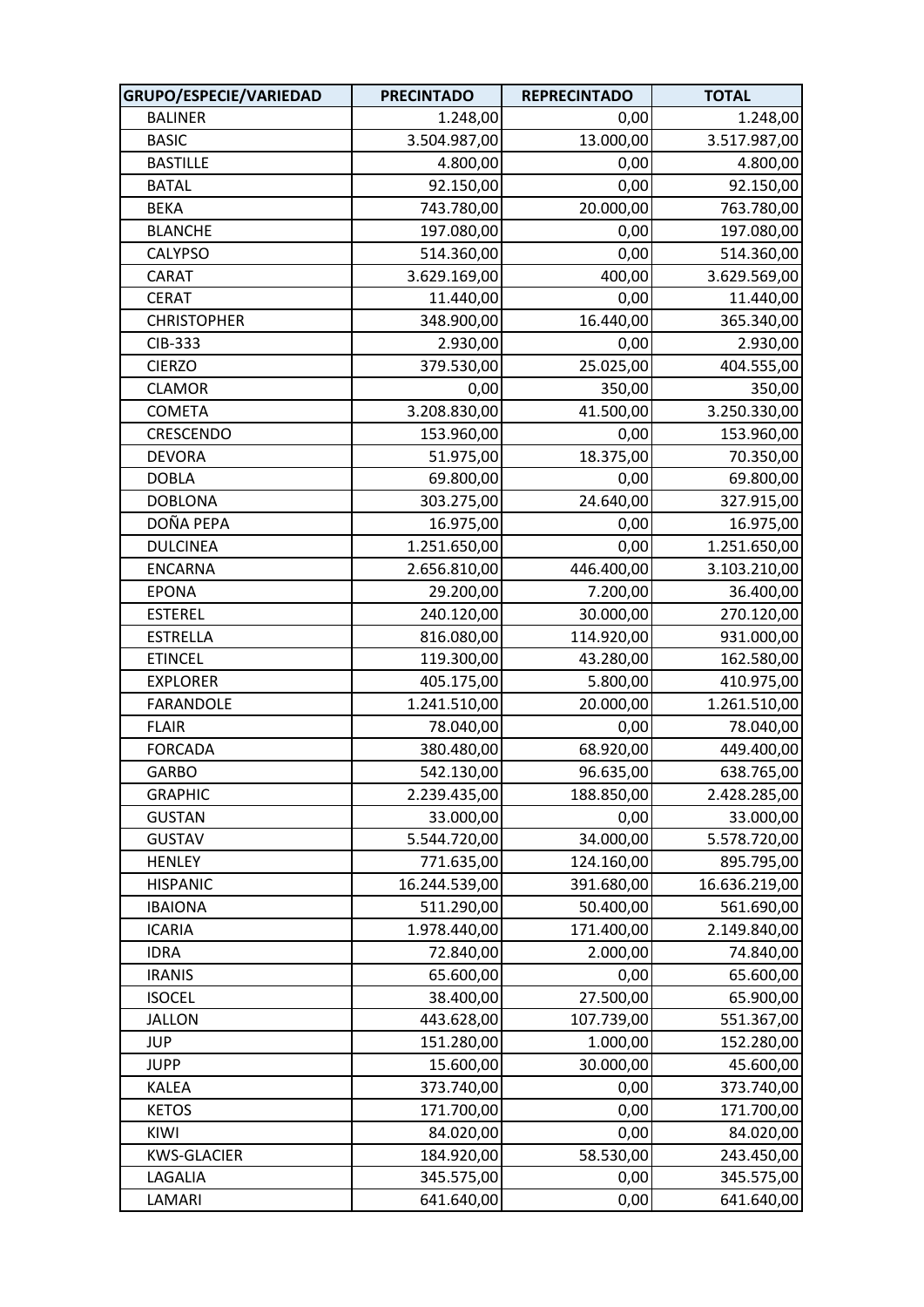| GRUPO/ESPECIE/VARIEDAD | <b>PRECINTADO</b> | <b>REPRECINTADO</b> | <b>TOTAL</b>  |
|------------------------|-------------------|---------------------|---------------|
| LAVANDA                | 501.930,00        | 0,00                | 501.930,00    |
| LG CAROLINA            | 4.295,00          | 0,00                | 4.295,00      |
| LOYOLA                 | 0,00              | 8.625,00            | 8.625,00      |
| <b>LUHKAS</b>          | 1.307.750,00      | 0,00                | 1.307.750,00  |
| <b>MALTESSE</b>        | 57.600,00         | 0,00                | 57.600,00     |
| <b>MARADO</b>          | 0,00              | 9.650,00            | 9.650,00      |
| <b>MESETA</b>          | 12.551.656,00     | 302.560,00          | 12.854.216,00 |
| MOCHONA <sub>5</sub>   | 2.150,00          | 0,00                | 2.150,00      |
| <b>MONTAGE</b>         | 620.925,00        | 40.700,00           | 661.625,00    |
| <b>NAJAH</b>           | 171.005,00        | 0,00                | 171.005,00    |
| <b>NEREA</b>           | 2.200.850,00      | 0,00                | 2.200.850,00  |
| <b>NURE</b>            | 7.271.711,00      | 68.840,00           | 7.340.551,00  |
| ODYSSEY                | 377.460,00        | 88.830,00           | 466.290,00    |
| ORCHELLA               | 0,00              | 24.375,00           | 24.375,00     |
| <b>ORCHESTA</b>        | 765.980,00        | 246.565,00          | 1.012.545,00  |
| ORIGAMI                | 41.400,00         | 17.600,00           | 59.000,00     |
| <b>OROFIL</b>          | 128.000,00        | 29.320,00           | 157.320,00    |
| <b>ORTILUS</b>         | 1.130.250,00      | 0,00                | 1.130.250,00  |
| <b>PATHFINDER</b>      | 154.680,00        | 750,00              | 155.430,00    |
| <b>PEWTER</b>          | 12.525.589,00     | 284.100,00          | 12.809.689,00 |
| <b>PIRENE</b>          | 1.068,00          | 0,00                | 1.068,00      |
| <b>PRESTIGE</b>        | 257.120,00        | 82.200,00           | 339.320,00    |
| <b>PWETER</b>          | 121.960,00        | 0,00                | 121.960,00    |
| QUEEN                  | 299.360,00        | 0,00                | 299.360,00    |
| <b>QUENCH</b>          | 1.039.530,00      | 111.510,00          | 1.151.040,00  |
| <b>REGALIA</b>         | 0,00              | 4.800,00            | 4.800,00      |
| <b>RGT ATOCHA</b>      | 5.000,00          | 0,00                | 5.000,00      |
| RGT CAMPANERA          | 241.165,00        | 7.250,00            | 248.415,00    |
| <b>RGT CAMPERA</b>     | 0,00              | 1.000,00            | 1.000,00      |
| <b>RGT LUZIA</b>       | 278.605,00        | 0,00                | 278.605,00    |
| <b>RGT PLANET</b>      | 3.729.310,00      | 3.750,00            | 3.733.060,00  |
| <b>RGT STYLE</b>       | 1.398.265,00      | 43.150,00           | 1.441.415,00  |
| <b>ROCIO</b>           | 306.520,00        | 0,00                | 306.520,00    |
| SALAMANDRE             | 263.360,00        | 0,00                | 263.360,00    |
| SANDRA                 | 307.690,00        | 0,00                | 307.690,00    |
| SANETTE                | 317.520,00        | 0,00                | 317.520,00    |
| <b>SCARLETT</b>        | 658.740,00        | 168.000,00          | 826.740,00    |
| <b>SCRABBLE</b>        | 1.404.770,00      | 61.670,00           | 1.466.440,00  |
| <b>SHAKIRA</b>         | 4.292.497,00      | 295.480,00          | 4.587.977,00  |
| <b>SHUFFLE</b>         | 1.293.615,00      | 125.360,00          | 1.418.975,00  |
| <b>SIGNORA</b>         | 3.133.006,00      | 78.225,00           | 3.211.231,00  |
| SMOOTH                 | 219.502,50        | 0,00                | 219.502,50    |
| SOLIST                 | 1.060.860,00      | 0,00                | 1.060.860,00  |
| <b>STREIF</b>          | 396.660,00        | 0,00                | 396.660,00    |
| <b>SUFFLE</b>          | 125.000,00        | 0,00                | 125.000,00    |
| <b>SUNSHINE</b>        | 108.303,00        | 47.000,00           | 155.303,00    |
| SYDNEY                 | 57.600,00         | 0,00                | 57.600,00     |
| <b>TRAVELER</b>        | 4.737.109,00      | 172.470,00          | 4.909.579,00  |
| <b>TUDELA</b>          | 624.300,00        | 0,00                | 624.300,00    |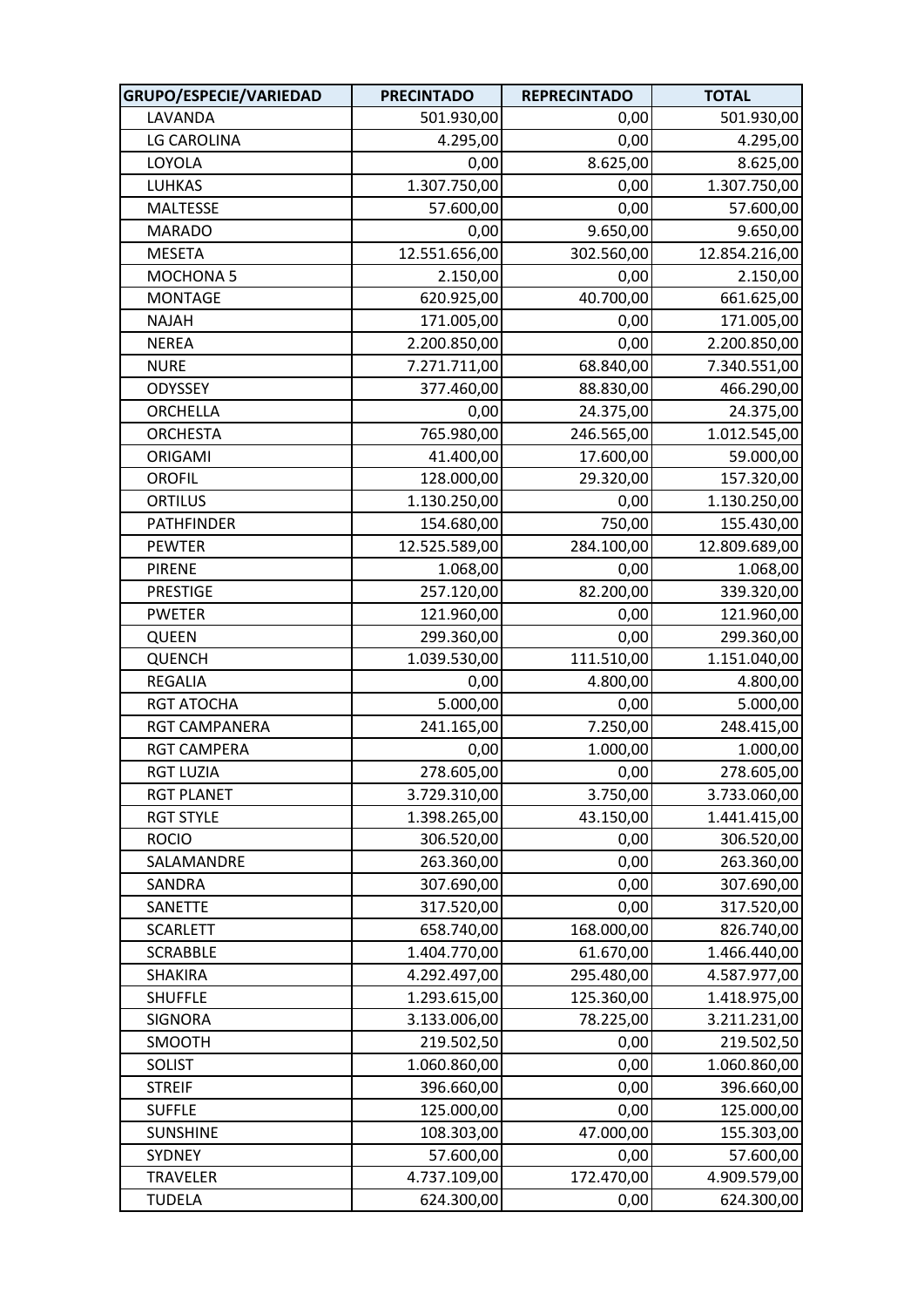| GRUPO/ESPECIE/VARIEDAD | <b>PRECINTADO</b> | <b>REPRECINTADO</b> | <b>TOTAL</b> |
|------------------------|-------------------|---------------------|--------------|
| VANESSA                | 292.540,00        | 0,00                | 292.540,00   |
| VENESSA                | 24.000,00         | 0,00                | 24.000,00    |
| <b>VINAGROSA</b>       | 824.400,00        | 19.000,00           | 843.400,00   |
| <b>VOLLEY</b>          | 6.024.620,00      | 1.042.800,00        | 7.067.420,00 |
| <b>YURIKO</b>          | 3.157.470,00      | 10.800,00           | 3.168.270,00 |
| ZERBO                  | 25.000,00         | 0,00                | 25.000,00    |
| ZOO                    | 456.035,50        | 0,00                | 456.035,50   |
| <b>CENTENO</b>         | 2.331.027,00      | 690.866,00          | 3.021.893,00 |
| <b>BRASETTO</b>        | 150.760,00        | 446.850,00          | 597.610,00   |
| DANKOWSKIE AMBER       | 0,00              | 10.450,00           | 10.450,00    |
| DANKOWSKIE DIAMENT     | 0,00              | 13.440,00           | 13.440,00    |
| <b>EVOLO</b>           | 146.300,00        | 0,00                | 146.300,00   |
| <b>GATANO</b>          | 219.940,00        | 52.260,00           | 272.200,00   |
| <b>HELLVUS</b>         | 0,00              | 151.500,00          | 151.500,00   |
| <b>KWS BONO</b>        | 259.707,00        | 0,00                | 259.707,00   |
| PALAZZO                | 147.000,00        | 0,00                | 147.000,00   |
| <b>PETKUS</b>          | 161.790,00        | 0,00                | 161.790,00   |
| <b>SU ALLAWI</b>       | 1.245.530,00      | 15.600,00           | 1.261.130,00 |
| <b>TUR</b>             | 0,00              | 766,00              | 766,00       |
| <b>MAÍZ</b>            | 2.169.072,91      | 2.884.467,97        | 5.053.540,88 |
| 1047EZRAD              | 0,00              | 232,00              | 232,00       |
| 1058EZRAF              | 0,00              | 174,50              | 174,50       |
| 17IVI7BT1              | 0,00              | 469,20              | 469,20       |
| 34M837EZRAC            | 0,00              | 57,20               | 57,20        |
| 4601                   | 0,00              | 550,00              | 550,00       |
| 531                    | 0,00              | 350,00              | 350,00       |
| 69YG                   | 57.093,00         | 3.656,00            | 60.749,00    |
| <b>ABANTO</b>          | 809,35            | 0,00                | 809,35       |
| <b>ACOVAL</b>          | 32,00             | 0,00                | 32,00        |
| <b>ALCUDIA</b>         | 0,00              | 37.115,18           | 37.115,18    |
| <b>ALINEA</b>          | 0,00              | 48.665,00           | 48.665,00    |
| <b>ALMAGRO</b>         | 0,00              | 42.926,80           | 42.926,80    |
| AMMAN                  | 0,00              | 9.667,00            | 9.667,00     |
| <b>ANTISS</b>          | 12.363,55         | 8.405,80            | 20.769,35    |
| <b>ANTISS YG</b>       | 0,00              | 27.347,00           | 27.347,00    |
| <b>ASSIST</b>          | 0,00              | 67.842,66           | 67.842,66    |
| <b>ATLAS</b>           | 1.074,00          | 199.788,00          | 200.862,00   |
| <b>B73</b>             | 100,00            | 0,00                | 100,00       |
| <b>BATEA</b>           | 0,00              | 3.877,36            | 3.877,36     |
| <b>BELES SUR</b>       | 0,00              | 5.786,40            | 5.786,40     |
| <b>BELGRANO</b>        | 167.121,18        | 0,00                | 167.121,18   |
| <b>BERDUN YG</b>       | 0,00              | 2.627,67            | 2.627,67     |
| <b>BERET</b>           | 325,00            | 16.604,29           | 16.929,29    |
| <b>BERMEO</b>          | 0,00              | 18.233,00           | 18.233,00    |
| <b>BOLEA YG</b>        | 34.159,42         | 36.154,99           | 70.314,41    |
| <b>BONFIRE</b>         | 0,00              | 194.755,91          | 194.755,91   |
| C3IDI111BT1            | 0,00              | 648,50              | 648,50       |
| CADIZ                  | 0,00              | 49.390,84           | 49.390,84    |
| <b>CALCIO</b>          | 0,00              | 36.715,00           | 36.715,00    |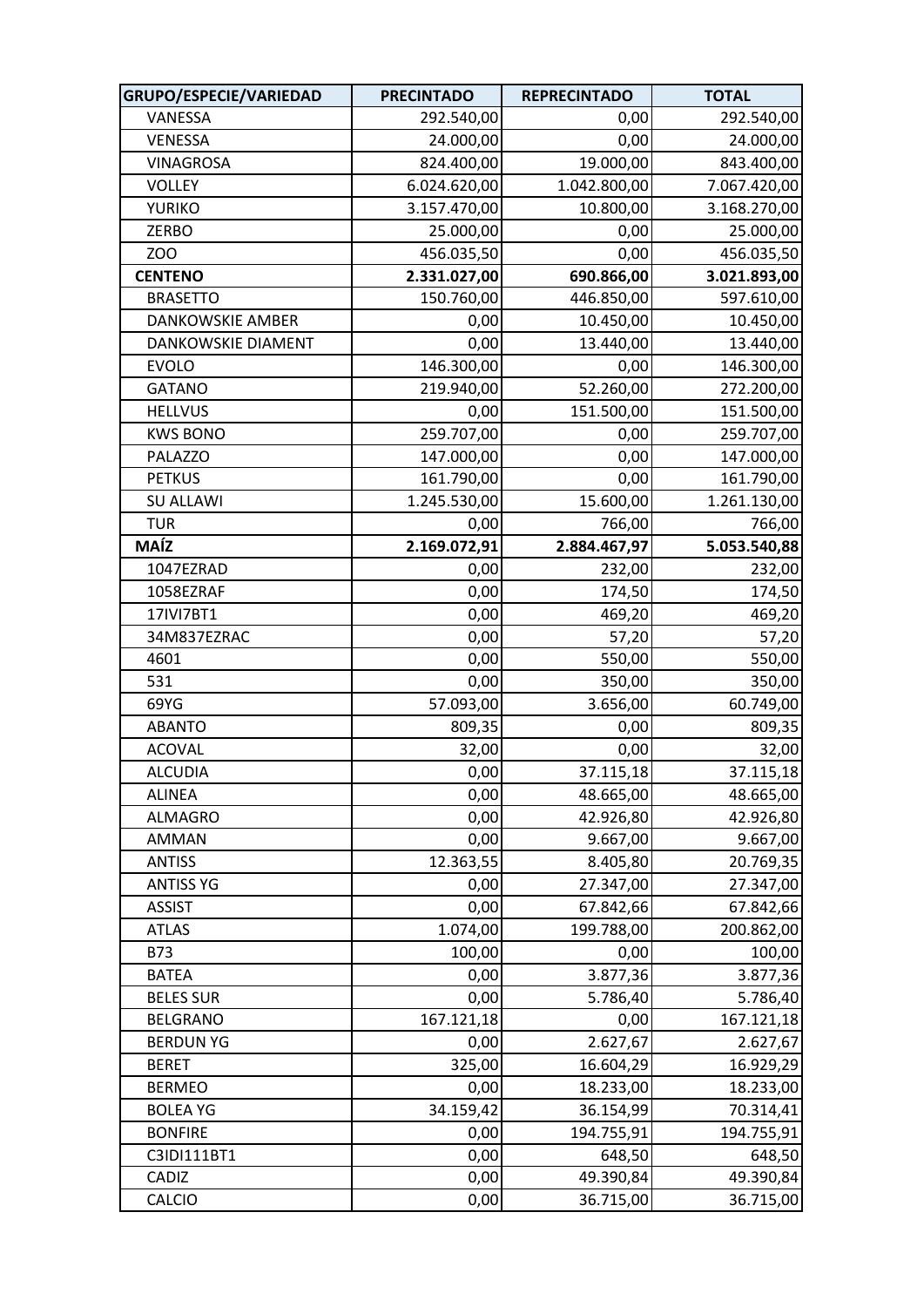| GRUPO/ESPECIE/VARIEDAD | <b>PRECINTADO</b> | <b>REPRECINTADO</b> | <b>TOTAL</b> |
|------------------------|-------------------|---------------------|--------------|
| CALGARY                | 9.490,00          | 171.262,00          | 180.752,00   |
| CARELLA                | 0,00              | 124.130,37          | 124.130,37   |
| <b>CARELLA YG</b>      | 11.722,14         | 48.389,34           | 60.111,48    |
| <b>CERESIA</b>         | 0,00              | 12.500,86           | 12.500,86    |
| <b>CORDOBA</b>         | 0,00              | 8.662,62            | 8.662,62     |
| CRAVERO                | 0,00              | 1.778,00            | 1.778,00     |
| DA SAOLA               | 9.389,00          | 0,00                | 9.389,00     |
| DAS03706               | 11.523,00         | 8.040,00            | 19.563,00    |
| <b>DKC4796YG</b>       | 35.363,70         | 17.015,10           | 52.378,80    |
| <b>DKC5032YG</b>       | 284.165,80        | 30.762,60           | 314.928,40   |
| DKC5277YG              | 59.212,60         | 105.811,40          | 165.024,00   |
| <b>DKC6451YG</b>       | 40.500,30         | 12.872,70           | 53.373,00    |
| <b>DKC6631YG</b>       | 64.627,30         | 38.934,80           | 103.562,10   |
| <b>DKC6729YG</b>       | 445.844,10        | 62.747,00           | 508.591,10   |
| <b>DS0747D</b>         | 18.385,00         | 0,00                | 18.385,00    |
| <b>DUERO</b>           | 0,00              | 8.940,95            | 8.940,95     |
| <b>ELIANA</b>          | 0,00              | 460,00              | 460,00       |
| <b>ELIOSO</b>          | 2.783,00          | 1.325,00            | 4.108,00     |
| <b>ES TORQUAZ</b>      | 36.936,40         | 0,00                | 36.936,40    |
| F0909ZKDDZ             | 0,00              | 73,00               | 73,00        |
| FM001                  | 100,00            | 0,00                | 100,00       |
| <b>FM148</b>           | 100,00            | 0,00                | 100,00       |
| FM3502                 | 100,00            | 0,00                | 100,00       |
| FM3502YG               | 0,00              | 25,00               | 25,00        |
| FM3621                 | 100,00            | 0,00                | 100,00       |
| FM3858                 | 100,00            | 0,00                | 100,00       |
| FM5822                 | 73,00             | 73,00               | 146,00       |
| FM5842                 | 13,00             | 13,00               | 26,00        |
| FM5848                 | 100,00            | 100,00              | 200,00       |
| <b>FM6825YG</b>        | 125,00            | 100,00              | 225,00       |
| FM7013                 | 100,00            | 0,00                | 100,00       |
| FM7109                 | 325,00            | 0,00                | 325,00       |
| FM7109YG               | 1.200,00          | 550,00              | 1.750,00     |
| FM7115                 | 0,00              | 375,00              | 375,00       |
| <b>FORMAT</b>          | 0,00              | 16.805,65           | 16.805,65    |
| FR1064                 | 100,00            | 0,00                | 100,00       |
| FR2108                 | 910,00            | 0,00                | 910,00       |
| FR697                  | 1.080,00          | 0,00                | 1.080,00     |
| FR9661YG               | 275,00            | 0,00                | 275,00       |
| H225                   | 0,00              | 1.160,00            | 1.160,00     |
| <b>HATAY</b>           | 14.805,00         | 88.200,88           | 103.005,88   |
| <b>HC33</b>            | 0,00              | 395,00              | 395,00       |
| <b>HCL437BT1</b>       | 0,00              | 5.191,65            | 5.191,65     |
| <b>HCL519BT1</b>       | 3.560,50          | 110,60              | 3.671,10     |
| <b>HCL626BT1</b>       | 0,00              | 160,00              | 160,00       |
| <b>ISIA</b>            | 0,00              | 273,00              | 273,00       |
| J0463ZKDDZ             | 503,00            | 0,00                | 503,00       |
| <b>JULIETT</b>         | 8.560,80          | 0,00                | 8.560,80     |
| <b>KAYRAS YG</b>       | 7.996,00          | 22.502,00           | 30.498,00    |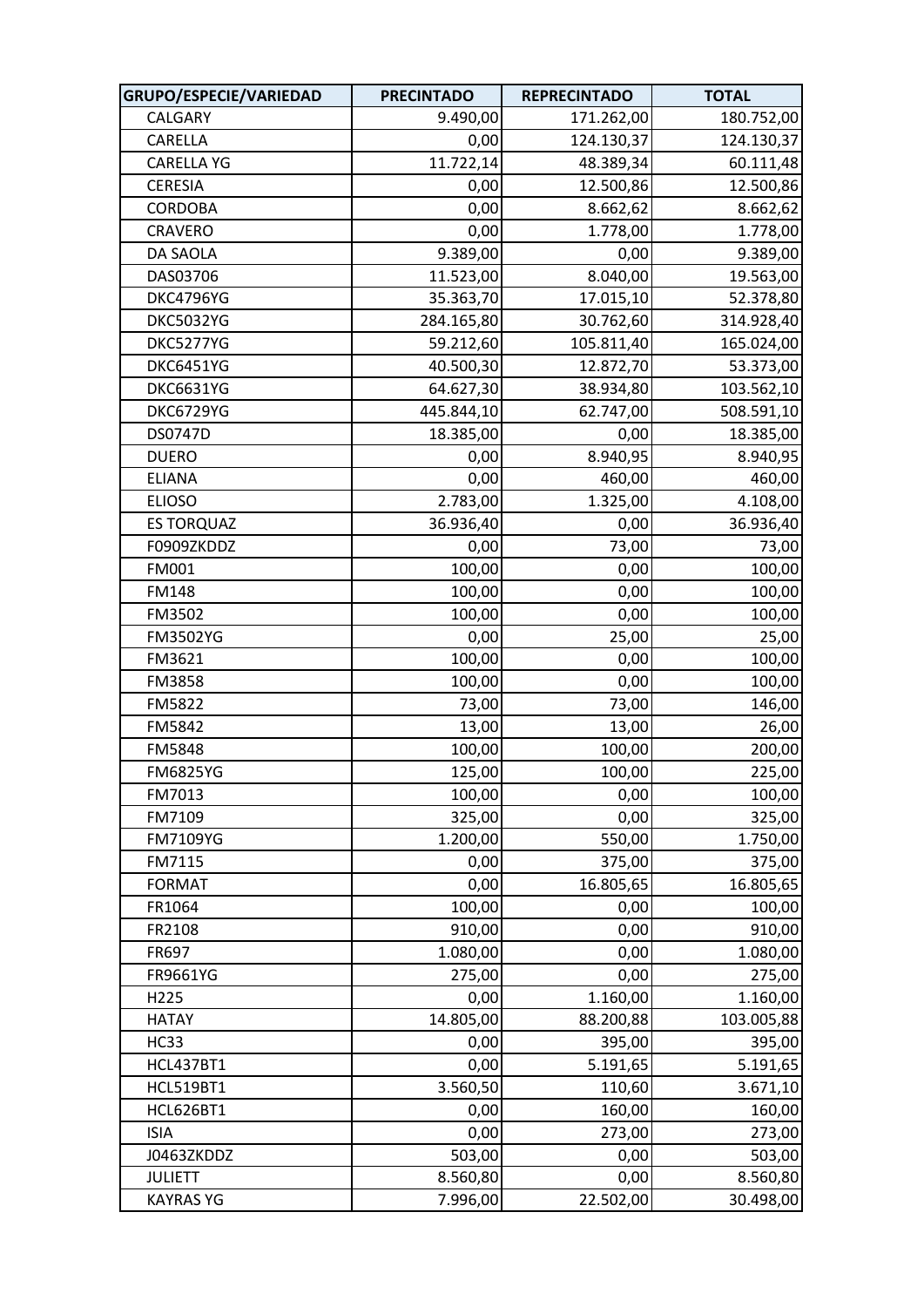| GRUPO/ESPECIE/VARIEDAD | <b>PRECINTADO</b> | <b>REPRECINTADO</b> | <b>TOTAL</b> |
|------------------------|-------------------|---------------------|--------------|
| <b>KLIMT YG</b>        | 21.164,00         | 2.304,00            | 23.468,00    |
| <b>KOLUMNAS YG</b>     | 6.162,00          | 2.492,00            | 8.654,00     |
| <b>KOPIAS</b>          | 6.300,00          | 21.150,00           | 27.450,00    |
| <b>KURATUS</b>         | 0,00              | 2.591,00            | 2.591,00     |
| <b>KWS KENDRAS YG</b>  | 48.243,00         | 5.773,00            | 54.016,00    |
| LERMA                  | 0,00              | 202.350,79          | 202.350,79   |
| LG30275                | 497,20            | 0,00                | 497,20       |
| LG30311                | 14.651,30         | 0,00                | 14.651,30    |
| LG30444                | 27.018,17         | 810,00              | 27.828,17    |
| LG30490 YG             | 32.487,00         | 2.900,00            | 35.387,00    |
| LG30535 WAXY           | 7.288,90          | 0,00                | 7.288,90     |
| LG30600                | 39.220,60         | 14.692,30           | 53.912,90    |
| LG30601 YG             | 34.193,40         | 0,00                | 34.193,40    |
| LG30669                | 18.953,10         | 0,00                | 18.953,10    |
| LG30681                | 12.045,00         | 31.087,50           | 43.132,50    |
| LG30712 YG             | 0,00              | 22.471,30           | 22.471,30    |
| LG3264                 | 6.427,20          | 0,00                | 6.427,20     |
| LG3490                 | 184.703,55        | 3.165,21            | 187.868,76   |
| <b>LG3540 WAXY</b>     | 79.261,00         | 0,00                | 79.261,00    |
| LH185MO810             | 0,00              | 68,00               | 68,00        |
| LH287                  | 0,00              | 1.000,00            | 1.000,00     |
| LH287M0810             | 0,00              | 8.338,60            | 8.338,60     |
| LH310                  | 0,00              | 1.700,00            | 1.700,00     |
| LUF116XLKF36           | 0,00              | 125,00              | 125,00       |
| M124                   | 0,00              | 600,00              | 600,00       |
| <b>MANACOR</b>         | 45.203,00         | 93.308,26           | 138.511,26   |
| MARACANA               | 0,00              | 744,00              | 744,00       |
| MAS 30K                | 0,00              | 25.656,00           | 25.656,00    |
| MAS 47P                | 0,00              | 34.564,00           | 34.564,00    |
| MAS 58YG               | 16.397,00         | 2.446,00            | 18.843,00    |
| <b>MAS 65YG</b>        | 0,00              | 13.530,00           | 13.530,00    |
| MAS 70F                | 0,00              | 10.391,00           | 10.391,00    |
| MILOXAN YG             | 924,00            | 4.284,00            | 5.208,00     |
| <b>MOTRIL</b>          | 0,00              | 68.423,91           | 68.423,91    |
| <b>NYSTAR YG</b>       | 18.503,90         | 11.439,40           | 29.943,30    |
| ORDINO                 | 0,00              | 27.405,34           | 27.405,34    |
| <b>OROPESA</b>         | 8.337,00          | 49.264,00           | 57.601,00    |
| PELOTA                 | 0,00              | 2.837,00            | 2.837,00     |
| <b>PENELOPE</b>        | 18.147,20         | 0,00                | 18.147,20    |
| PHILEAXX YG            | 8.069,00          | 8.911,00            | 16.980,00    |
| POBOA YG               | 73.537,11         | 52.115,59           | 125.652,70   |
| <b>POMPEO</b>          | 0,00              | 4.461,00            | 4.461,00     |
| <b>PORTBOU</b>         | 0,00              | 36.173,93           | 36.173,93    |
| R1342                  | 100,00            | 0,00                | 100,00       |
| R4062                  | 0,00              | 175,00              | 175,00       |
| R4174ZKDDZ             | 3.841,80          | 202,30              | 4.044,10     |
| SAGUNTO                | 12.537,00         | 145.613,00          | 158.150,00   |
| SALARDU                | 16.938,90         | 45.857,87           | 62.796,77    |
| SF1035T                | 0,00              | 3.153,70            | 3.153,70     |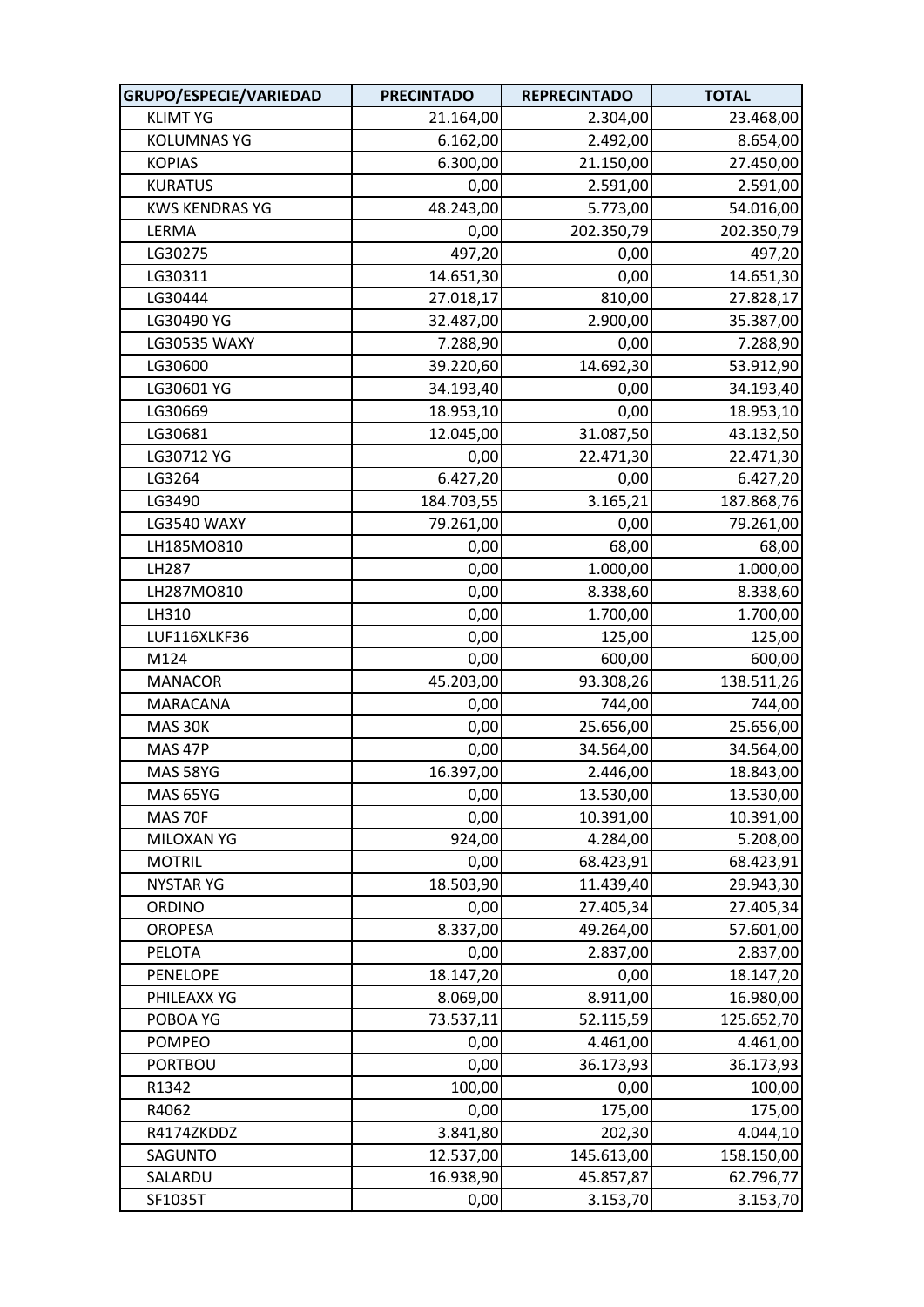| GRUPO/ESPECIE/VARIEDAD  | <b>PRECINTADO</b> | <b>REPRECINTADO</b> | <b>TOTAL</b>   |
|-------------------------|-------------------|---------------------|----------------|
| SGI985BT                | 0,00              | 250,00              | 250,00         |
| <b>SIMON</b>            | 11.573,00         | 12.769,89           | 24.342,89      |
| SUPERMONARK             | 0,00              | 31.139,00           | 31.139,00      |
| <b>SURREAL</b>          | 0,00              | 1.365,00            | 1.365,00       |
| T7856ZKDDZ              | 0,00              | 212,20              | 212,20         |
| <b>TALCA YG</b>         | 26.923,59         | 37.315,33           | 64.238,92      |
| <b>TARSUS</b>           | 256,00            | 22.856,68           | 23.112,68      |
| <b>TAUSTE</b>           | 0,00              | 92.263,83           | 92.263,83      |
| TAVASCAN                | 0,00              | 33.503,56           | 33.503,56      |
| <b>TEMUCO</b>           | 0,00              | 37.325,39           | 37.325,39      |
| <b>VITORES</b>          | 0,00              | 10.497,00           | 10.497,00      |
| W3089ZKDDZ              | 0,00              | 179,50              | 179,50         |
| W8455ZKDDZ              | 0,00              | 15.103,10           | 15.103,10      |
| ZAMORA                  | 0,00              | 14.748,97           | 14.748,97      |
| ZOOM YG                 | 25.922,85         | 8.582,70            | 34.505,55      |
| <b>SORGO</b>            | 189.180,05        | 371.310,17          | 560.490,22     |
| <b>ARISTOS</b>          | 0,00              | 448,95              | 448,95         |
| <b>BIOMASS 133</b>      | 12.141,60         | 0,00                | 12.141,60      |
| <b>DIGESTIVO</b>        | 0,00              | 54.470,00           | 54.470,00      |
| <b>ES ALIZE</b>         | 75.348,75         | 5.217,00            | 80.565,75      |
| <b>ES FOEHN</b>         | 49.084,90         | 1.930,50            | 51.015,40      |
| <b>EXPRESS</b>          | 0,00              | 51.930,00           | 51.930,00      |
| <b>FORRIGRANO</b>       | 0,00              | 7.500,00            | 7.500,00       |
| <b>GRASS II</b>         | 0,00              | 7.150,00            | 7.150,00       |
| <b>LITLLE GIANT BMR</b> | 0,00              | 150,00              | 150,00         |
| <b>MONCAYO</b>          | 0,00              | 14.250,00           | 14.250,00      |
| <b>NECTAR</b>           | 1.000,00          | 147.225,00          | 148.225,00     |
| <b>QUEYRAS</b>          | 51.604,80         | 0,00                | 51.604,80      |
| <b>SWEET SUSANA</b>     | 0,00              | 820,00              | 820,00         |
| <b>TEIDE</b>            | 0,00              | 61.328,72           | 61.328,72      |
| <b>TONKAWA</b>          | 0,00              | 4.890,00            | 4.890,00       |
| <b>VELOX 701</b>        | 0,00              | 14.000,00           | 14.000,00      |
| <b>TRIGO BLANDO</b>     | 96.324.635,40     | 6.352.429,00        | 102.677.064,40 |
| ABDERRAMAN              | 0,00              | 27.360,00           | 27.360,00      |
| <b>ADAGIO</b>           | 1.700.215,00      | 233.600,00          | 1.933.815,00   |
| <b>ADVISOR</b>          | 57.600,00         | 0,00                | 57.600,00      |
| <b>AGUILA</b>           | 767.840,00        | 5.280,00            | 773.120,00     |
| AKIM                    | 1.713.773,00      | 21.000,00           | 1.734.773,00   |
| ALABANZA                | 24.395,00         | 60.560,00           | 84.955,00      |
| <b>ALBERTUS</b>         | 0,00              | 33.500,00           | 33.500,00      |
| <b>ALGIDO</b>           | 243.560,00        | 30.600,00           | 274.160,00     |
| ALHAMBRA                | 2.000.970,00      | 22.316,00           | 2.023.286,00   |
| <b>ALIADO</b>           | 0,00              | 7.920,00            | 7.920,00       |
| <b>ALTAMIRA</b>         | 464.990,00        | 5.480,00            | 470.470,00     |
| <b>ALTRIA</b>           | 89.225,00         | 0,00                | 89.225,00      |
| ANDALOU                 | 1.424.120,00      | 0,00                | 1.424.120,00   |
| ANDELOS                 | 847.400,00        | 102.000,00          | 949.400,00     |
| <b>ANDINO</b>           | 434.200,00        | 226.680,00          | 660.880,00     |
| <b>ANDINO</b>           | 340.000,00        | 42.160,00           | 382.160,00     |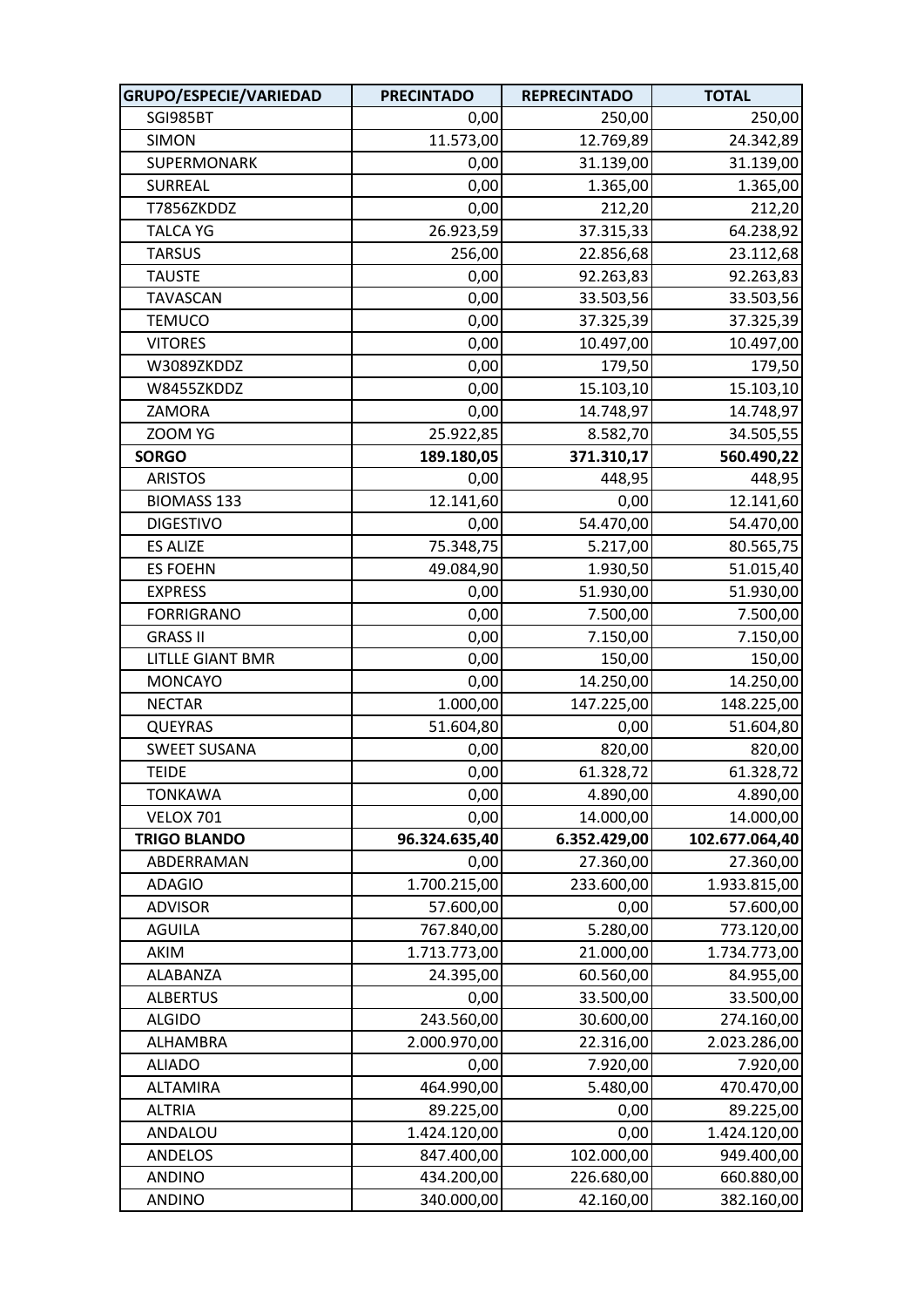| GRUPO/ESPECIE/VARIEDAD | <b>PRECINTADO</b> | <b>REPRECINTADO</b> | <b>TOTAL</b> |
|------------------------|-------------------|---------------------|--------------|
| ANTEQUERA              | 37.024,00         | 3.760,00            | 40.784,00    |
| <b>APACHE</b>          | 199.700,00        | 0,00                | 199.700,00   |
| ARABELLA               | 153.600,00        | 5.320,00            | 158.920,00   |
| ARAGON 03              | 360,00            | 4.600,00            | 4.960,00     |
| AREZZO                 | 692.060,00        | 68.400,00           | 760.460,00   |
| <b>ARKEOS</b>          | 276.120,00        | 0,00                | 276.120,00   |
| ARMADA                 | 132.400,00        | 15.040,00           | 147.440,00   |
| <b>ARTUR NICK</b>      | 7.885.884,00      | 295.020,00          | 8.180.904,00 |
| <b>ASCOTT</b>          | 110.280,00        | 74.720,00           | 185.000,00   |
| <b>ASTRAL</b>          | 0,00              | 18.520,00           | 18.520,00    |
| ATAE                   | 0,00              | 14.600,00           | 14.600,00    |
| <b>ATOMO</b>           | 913.530,00        | 531.157,00          | 1.444.687,00 |
| <b>AVELINO</b>         | 958.910,00        | 151.600,00          | 1.110.510,00 |
| <b>AZUL</b>            | 0,00              | 158.445,00          | 158.445,00   |
| <b>BADIEL</b>          | 95.600,00         | 10.760,00           | 106.360,00   |
| <b>BANCAL</b>          | 142.920,00        | 195.280,00          | 338.200,00   |
| <b>BANDERA</b>         | 263.520,00        | 64.440,00           | 327.960,00   |
| <b>BELSITO</b>         | 699.325,00        | 39.000,00           | 738.325,00   |
| <b>BERDUN</b>          | 3.287.065,00      | 28.800,00           | 3.315.865,00 |
| <b>BITACORA</b>        | 0,00              | 800,00              | 800,00       |
| <b>BOLOGNA</b>         | 344.480,00        | 73.720,00           | 418.200,00   |
| <b>BONIFACIO</b>       | 1.792.326,00      | 50.360,00           | 1.842.686,00 |
| <b>BOTTICELLI</b>      | 3.584.231,00      | 78.720,00           | 3.662.951,00 |
| CAAVEIRO               | 14.520,00         | 0,00                | 14.520,00    |
| CALIFA SUR             | 720.000,00        | 128.520,00          | 848.520,00   |
| <b>CALIFA SUR</b>      | 863.480,00        | 79.335,00           | 942.815,00   |
| CALLOBRE               | 6.640,00          | 0,00                | 6.640,00     |
| <b>CAMARGO</b>         | 6.546.948,00      | 34.000,00           | 6.580.948,00 |
| <b>CCB-INGENIO</b>     | 994.680,00        | 257.520,00          | 1.252.200,00 |
| CÉZANNE                | 2.695.410,00      | 19.440,00           | 2.714.850,00 |
| CH CAMPALA             | 98.120,00         | 0,00                | 98.120,00    |
| CHAMBO                 | 4.940.270,00      | 158.640,00          | 5.098.910,00 |
| CHAMORRO               | 84.120,00         | 0,00                | 84.120,00    |
| <b>CHARGER</b>         | 1.730.620,00      | 32.240,00           | 1.762.860,00 |
| <b>CIPRES</b>          | 1.206.530,00      | 0,00                | 1.206.530,00 |
| <b>CONIL</b>           | 772.480,00        | 64.760,00           | 837.240,00   |
| COSMIC                 | 409.380,00        | 14.350,00           | 423.730,00   |
| <b>CRAKLIN</b>         | 2.223.001,00      | 147.160,00          | 2.370.161,00 |
| <b>DIAMENTO</b>        | 139.595,00        | 0,00                | 139.595,00   |
| <b>ENEAS</b>           | 21.000,00         | 23.000,00           | 44.000,00    |
| <b>ESCACENA</b>        | 0,00              | 200,00              | 200,00       |
| <b>ESTERO</b>          | 502.600,00        | 0,00                | 502.600,00   |
| <b>EXOTIC</b>          | 940.540,00        | 0,00                | 940.540,00   |
| FD 1 24                | 179.200,00        | 0,00                | 179.200,00   |
| <b>GADES</b>           | 430.303,00        | 109.445,00          | 539.748,00   |
| <b>GALERA</b>          | 1.625.870,00      | 76.040,00           | 1.701.910,00 |
| <b>GALPINO</b>         | 218.590,00        | 0,00                | 218.590,00   |
| <b>GARCIA</b>          | 2.873.555,00      | 87.725,00           | 2.961.280,00 |
| GAZUL                  | 226.720,00        | 222.360,00          | 449.080,00   |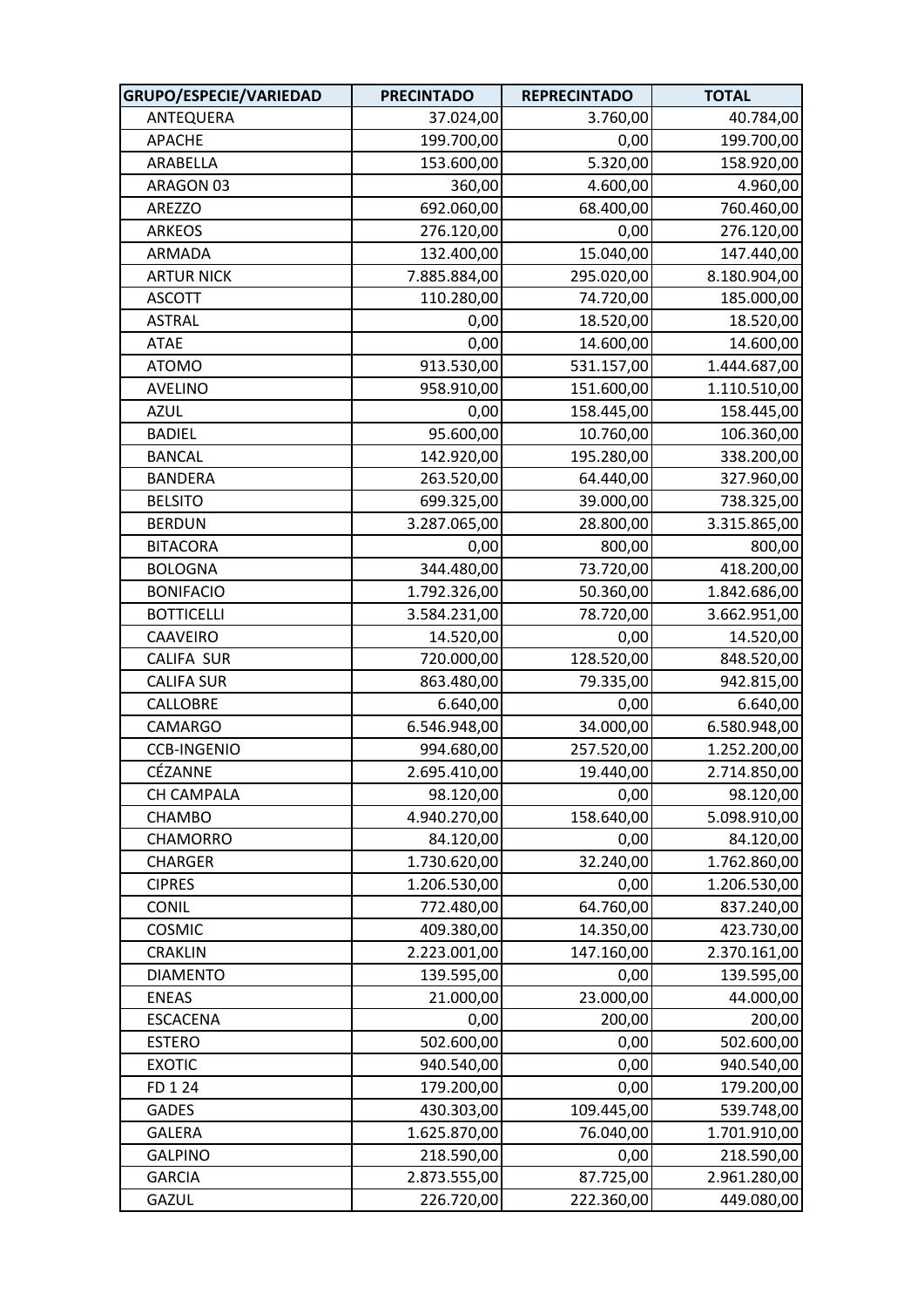| GRUPO/ESPECIE/VARIEDAD | <b>PRECINTADO</b> | <b>REPRECINTADO</b> | <b>TOTAL</b> |
|------------------------|-------------------|---------------------|--------------|
| <b>GRANOTA</b>         | 32.000,00         | 9.160,00            | 41.160,00    |
| <b>GUADALETE</b>       | 4.240,00          | 0,00                | 4.240,00     |
| <b>HEKTO</b>           | 6.000,00          | 4.500,00            | 10.500,00    |
| <b>IDALGO</b>          | 1.473.660,00      | 23.200,00           | 1.496.860,00 |
| <b>INNOV</b>           | 285.997,00        | 54.500,00           | 340.497,00   |
| <b>INOUI</b>           | 0,00              | 320,00              | 320,00       |
| <b>IPPON</b>           | 1.113.120,00      | 30.400,00           | 1.143.520,00 |
| <b>ISENGRAIN</b>       | 472.300,00        | 125.760,00          | 598.060,00   |
| <b>JAGUAR</b>          | 30.000,00         | 0,00                | 30.000,00    |
| <b>JEREZANO</b>        | 51.226,00         | 0,00                | 51.226,00    |
| <b>KILOPONDIO</b>      | 238.720,00        | 20.760,00           | 259.480,00   |
| LAVANDOU               | 52.480,00         | 0,00                | 52.480,00    |
| LG ACORAZADO           | 10.800,00         | 0,00                | 10.800,00    |
| LG AFICIÓN             | 6.091,50          | 0,00                | 6.091,50     |
| <b>LG ALBUFERA</b>     | 7.940,00          | 0,00                | 7.940,00     |
| LG TRAFALGAR           | 233,90            | 0,00                | 233,90       |
| <b>MANE NICK</b>       | 594.400,00        | 87.200,00           | 681.600,00   |
| <b>MARCHENA</b>        | 124.670,00        | 36.400,00           | 161.070,00   |
| MARCOPOLO              | 7.230.029,00      | 43.320,00           | 7.273.349,00 |
| <b>MARIUS</b>          | 1.678.675,00      | 171.400,00          | 1.850.075,00 |
| <b>MATANZA</b>         | 0,00              | 2.440,00            | 2.440,00     |
| <b>MECANO</b>          | 706.260,00        | 16.000,00           | 722.260,00   |
| MULHACEN               | 613.240,00        | 240.781,00          | 854.021,00   |
| <b>NEMO</b>            | 393.300,00        | 2.350,00            | 395.650,00   |
| <b>NOGAL</b>           | 1.741.840,00      | 227.760,00          | 1.969.600,00 |
| <b>NUDEL</b>           | 236.960,00        | 0,00                | 236.960,00   |
| OREGRAIN               | 890.130,00        | 21.320,00           | 911.450,00   |
| <b>OROGRAIN</b>        | 48.000,00         | 0,00                | 48.000,00    |
| <b>OVALO</b>           | 394.260,00        | 40.550,00           | 434.810,00   |
| <b>PALEDOR</b>         | 273.960,00        | 24.760,00           | 298.720,00   |
| <b>PALESIO</b>         | 179.720,00        | 44.960,00           | 224.680,00   |
| <b>PANE 247</b>        | 260.960,00        | 20,00               | 260.980,00   |
| <b>PR22R58</b>         | 772.680,00        | 0,00                | 772.680,00   |
| <b>REBELDE</b>         | 25.025,00         | 0,00                | 25.025,00    |
| <b>RESULTON</b>        | 140.760,00        | 120,00              | 140.880,00   |
| RGT ALGORITMO          | 38.325,00         | 0,00                | 38.325,00    |
| RGT ALTAVISTA          | 253.825,00        | 0,00                | 253.825,00   |
| RGT COSACO             | 142.965,00        | 0,00                | 142.965,00   |
| <b>RGT MIKELINO</b>    | 141.800,00        | 49.175,00           | 190.975,00   |
| <b>RGT PISTOLO</b>     | 100.800,00        | 18.720,00           | 119.520,00   |
| RGT SACRAMENTO         | 125.600,00        | 0,00                | 125.600,00   |
| RGT SOMONTANO          | 229.620,00        | 0,00                | 229.620,00   |
| <b>RGT TOCAYO</b>      | 204.560,00        | 0,00                | 204.560,00   |
| RIMBAUD                | 2.634.470,00      | 10.280,00           | 2.644.750,00 |
| <b>RODRIGO</b>         | 143.280,00        | 38.160,00           | 181.440,00   |
| <b>RUDO</b>            | 267.600,00        | 11.640,00           | 279.240,00   |
| SARINA                 | 1.509.720,00      | 0,00                | 1.509.720,00 |
| SENSAS                 | 105.000,00        | 85.560,00           | 190.560,00   |
| <b>SIALA</b>           | 33.400,00         | 0,00                | 33.400,00    |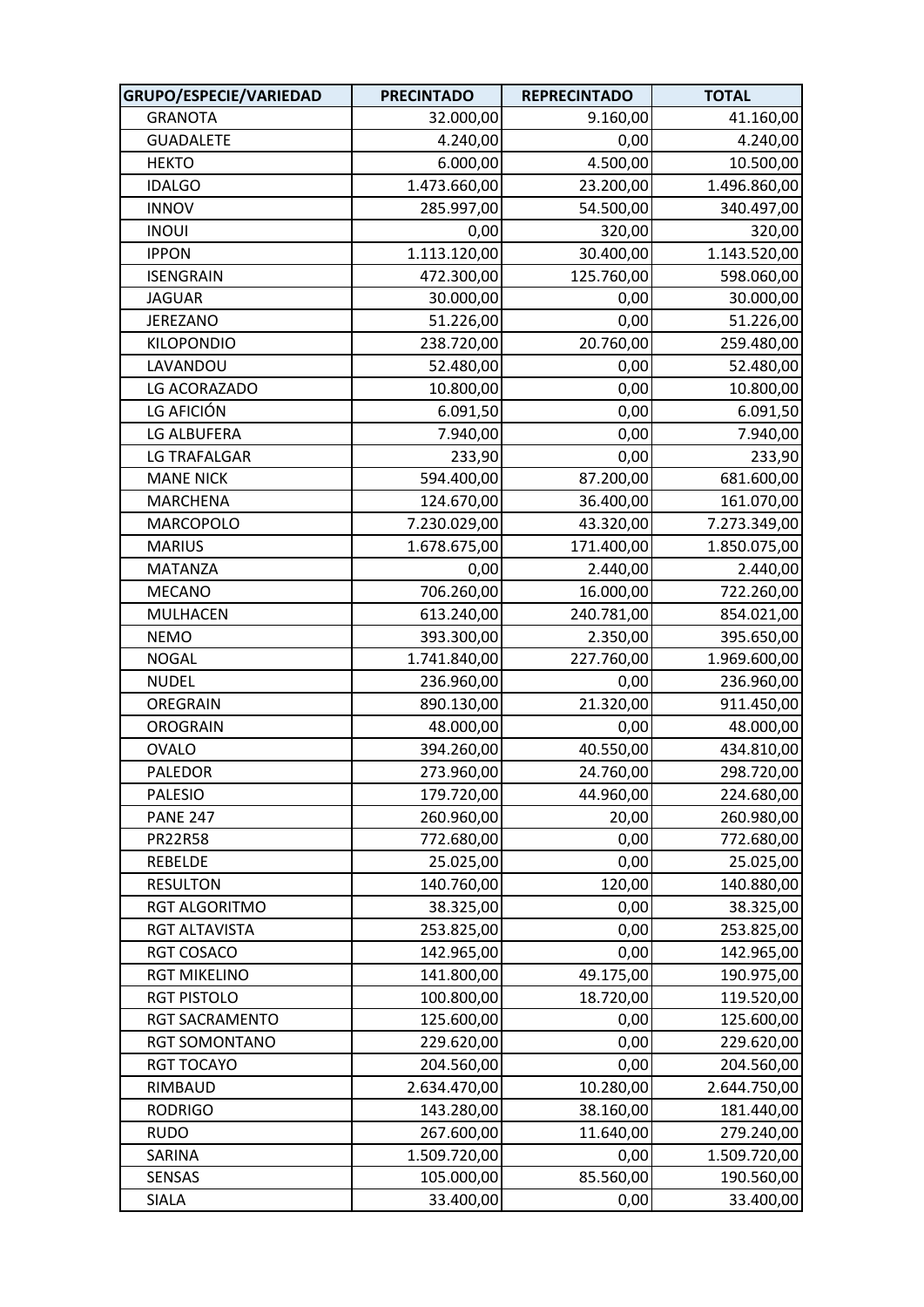| GRUPO/ESPECIE/VARIEDAD | <b>PRECINTADO</b> | <b>REPRECINTADO</b> | <b>TOTAL</b>  |
|------------------------|-------------------|---------------------|---------------|
| SO207                  | 0,00              | 132.800,00          | 132.800,00    |
| <b>SOBERBIO</b>        | 143.400,00        | 0,00                | 143.400,00    |
| SOFRU                  | 888.200,00        | 84.400,00           | 972.600,00    |
| SOISSONS               | 915.340,00        | 8.940,00            | 924.280,00    |
| SOLEDAD                | 236.140,00        | 3.840,00            | 239.980,00    |
| <b>SOLEHIO</b>         | 100.840,00        | 0,00                | 100.840,00    |
| SOLLARIO               | 1.433.450,00      | 0,00                | 1.433.450,00  |
| SY ALTEO               | 1.376.669,00      | 166.000,00          | 1.542.669,00  |
| TB-39-A                | 500,00            | 0,00                | 500,00        |
| <b>TEJADA</b>          | 777.880,00        | 0,00                | 777.880,00    |
| TH-1-2014              | 450,00            | 0,00                | 450,00        |
| <b>TIGRE</b>           | 0,00              | 9.200,00            | 9.200,00      |
| <b>TREMIE</b>          | 199.330,00        | 0,00                | 199.330,00    |
| TRIBAT I33             | 21.760,00         | 6.520,00            | 28.280,00     |
| <b>TROCADERO</b>       | 0,00              | 22.760,00           | 22.760,00     |
| <b>TUJENA</b>          | 3.319,00          | 0,00                | 3.319,00      |
| VALBONA                | 1.527.640,00      | 320.200,00          | 1.847.840,00  |
| <b>VIRIATO</b>         | 289.440,00        | 0,00                | 289.440,00    |
| <b>YECORA</b>          | 49.000,00         | 0,00                | 49.000,00     |
| ZARCO                  | 198.840,00        | 0,00                | 198.840,00    |
| <b>TRIGO DURO</b>      | 66.256.970,00     | 1.142.237,00        | 67.399.207,00 |
| <b>ACERES</b>          | 223.215,00        | 21.683,00           | 244.898,00    |
| <b>ALIVADUR</b>        | 96.825,00         | 0,00                | 96.825,00     |
| AMILCAR                | 9.309.995,00      | 32.325,00           | 9.342.320,00  |
| <b>ANTALIS</b>         | 328.257,00        | 0,00                | 328.257,00    |
| ARCOBALENO             | 376.880,00        | 2.520,00            | 379.400,00    |
| <b>ATHORIS</b>         | 6.916.127,00      | 40.880,00           | 6.957.007,00  |
| <b>AVISPA</b>          | 5.253.100,50      | 55.835,00           | 5.308.935,50  |
| <b>BOLO</b>            | 107.040,00        | 0,00                | 107.040,00    |
| <b>BONIDURO</b>        | 2.047.710,00      | 720,00              | 2.048.430,00  |
| <b>BRONTE</b>          | 253.240,00        | 0,00                | 253.240,00    |
| <b>BURGOS</b>          | 2.346.960,00      | 18.880,00           | 2.365.840,00  |
| CALCAS                 | 117.665,00        | 7.905,00            | 125.570,00    |
| CALERO                 | 1.324.514,00      | 81.720,00           | 1.406.234,00  |
| CANCILLER              | 51.059,00         | 0,00                | 51.059,00     |
| CARPIO                 | 1.211.073,00      | 104.840,00          | 1.315.913,00  |
| <b>CLAUDIO</b>         | 2.140.754,00      | 17.972,00           | 2.158.726,00  |
| <b>CORE</b>            | 1.272.240,00      | 31.200,00           | 1.303.440,00  |
| <b>CREDIT</b>          | 94.600,00         | 0,00                | 94.600,00     |
| <b>DON NORMAN</b>      | 147.600,00        | 0,00                | 147.600,00    |
| DON JOSE               | 14.039,00         | 47.160,00           | 61.199,00     |
| <b>DON NORMAN</b>      | 317.030,00        | 0,00                | 317.030,00    |
| <b>DON PEDRO</b>       | 156.330,00        | 11.640,00           | 167.970,00    |
| <b>DON RICARDO</b>     | 7.056.087,00      | 94.000,00           | 7.150.087,00  |
| <b>DON SEBASTIAN</b>   | 130.500,00        | 0,00                | 130.500,00    |
| <b>DON VALENTIN</b>    | 905.800,00        | 51.000,00           | 956.800,00    |
| <b>DORONDÓN</b>        | 1.730.548,70      | 87.000,00           | 1.817.548,70  |
| <b>DUROI</b>           | 493.060,00        | 15.305,00           | 508.365,00    |
| <b>DURTRES</b>         | 54.000,00         | 0,00                | 54.000,00     |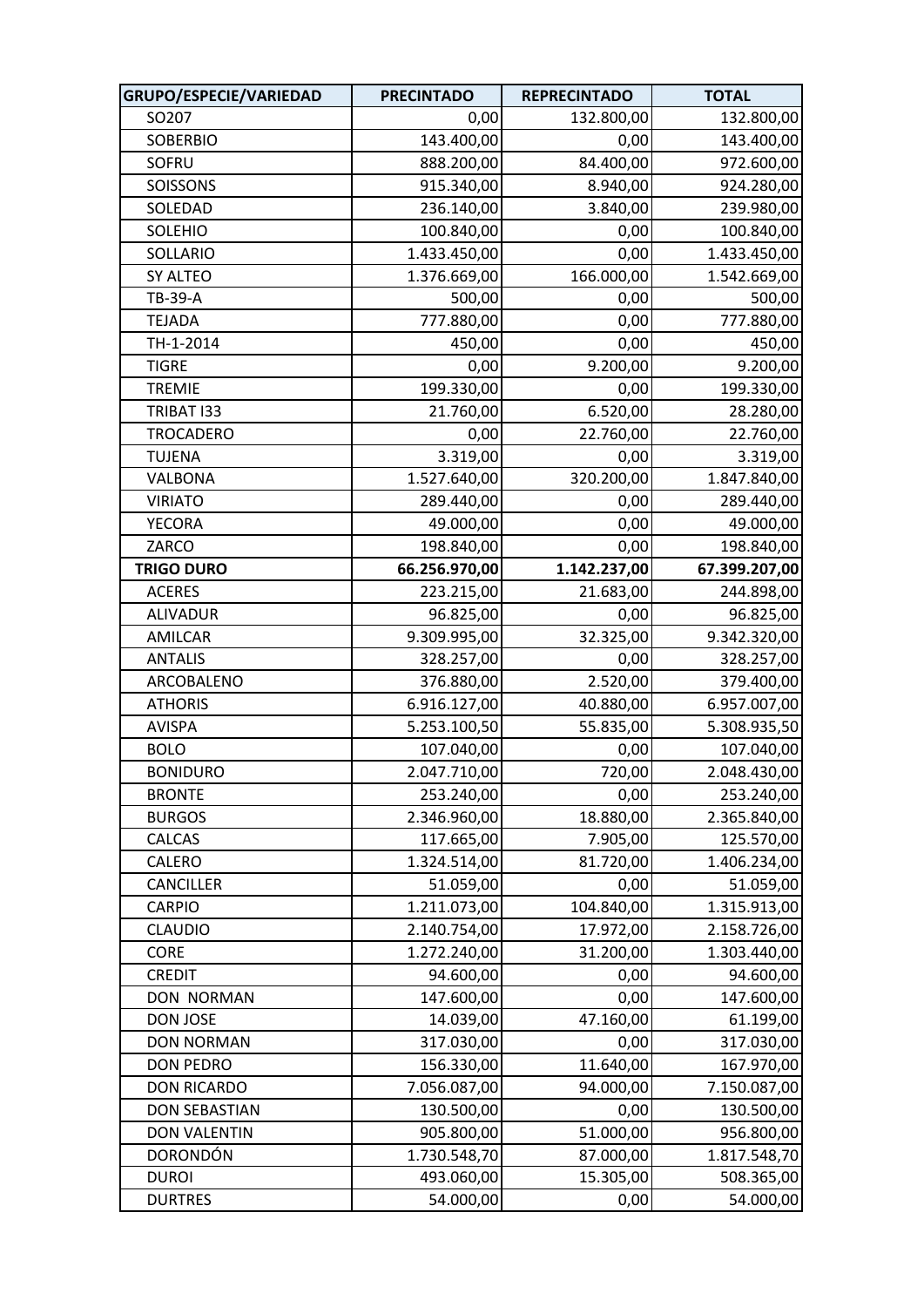| GRUPO/ESPECIE/VARIEDAD | <b>PRECINTADO</b> | <b>REPRECINTADO</b> | <b>TOTAL</b>  |
|------------------------|-------------------|---------------------|---------------|
| <b>EURODURO</b>        | 2.577.986,00      | 19.200,00           | 2.597.186,00  |
| <b>GALLARETA</b>       | 981.917,30        | 1.440,00            | 983.357,30    |
| <b>GRADOR</b>          | 66.960,00         | 80,00               | 67.040,00     |
| <b>GUALLARDO</b>       | 3.040,00          | 0,00                | 3.040,00      |
| <b>IBERUS</b>          | 504.123,00        | 57.760,00           | 561.883,00    |
| <b>KANAKIS</b>         | 982.000,00        | 0,00                | 982.000,00    |
| <b>KIKO NICK</b>       | 5.146.786,00      | 3.092,00            | 5.149.878,00  |
| LG CONFIANZA           | 230,50            | 0,00                | 230,50        |
| <b>LICINIUS</b>        | 102.000,00        | 0,00                | 102.000,00    |
| <b>MARTINUR</b>        | 178.840,00        | 0,00                | 178.840,00    |
| MASSIMO MERIDIO        | 406.980,00        | 24.000,00           | 430.980,00    |
| <b>MIMMO</b>           | 295.950,00        | 0,00                | 295.950,00    |
| <b>MONASTIR</b>        | 347.840,00        | 17.000,00           | 364.840,00    |
| <b>OMNIS</b>           | 301,00            | 0,00                | 301,00        |
| <b>OVIDIO</b>          | 486.655,00        | 6.275,00            | 492.930,00    |
| <b>PEDROSO</b>         | 190.000,00        | 6.000,00            | 196.000,00    |
| <b>PROSPERO</b>        | 821.720,00        | 0,00                | 821.720,00    |
| QUALIDOU               | 332.880,00        | 0,00                | 332.880,00    |
| <b>REGALLO</b>         | 204.640,00        | 73.320,00           | 277.960,00    |
| <b>RGT ANVERGUR</b>    | 72.300,00         | 0,00                | 72.300,00     |
| <b>RGT AVENTADUR</b>   | 8.500,00          | 0,00                | 8.500,00      |
| <b>RGT OLIVADUR</b>    | 717.900,00        | 0,00                | 717.900,00    |
| SARAGOLLA              | 213.480,00        | 0,00                | 213.480,00    |
| <b>SCULPTUR</b>        | 3.031.650,00      | 185.260,00          | 3.216.910,00  |
| <b>SIMETO</b>          | 1.983.600,00      | 0,00                | 1.983.600,00  |
| SOLEA                  | 82.000,00         | 12.315,00           | 94.315,00     |
| <b>TARANTO</b>         | 638.750,00        | 100,00              | 638.850,00    |
| <b>TITO FLAVIO</b>     | 148.200,00        | 75,00               | 148.275,00    |
| <b>TRIMULATO</b>       | 881.765,00        | 8.160,00            | 889.925,00    |
| <b>TUSSUR</b>          | 53.600,00         | 2.375,00            | 55.975,00     |
| <b>VINILO</b>          | 1.037,00          | 0,00                | 1.037,00      |
| <b>VITRON</b>          | 317.090,00        | 3.200,00            | 320.290,00    |
| <b>TRITICALE</b>       | 15.710.792,30     | 544.421,00          | 16.255.213,30 |
| 52/4                   | 300,00            | 0,00                | 300,00        |
| <b>ALAMBIC</b>         | 443.060,00        | 300,00              | 443.360,00    |
| AMARILLO 105           | 1.500.320,00      | 20.600,00           | 1.520.920,00  |
| <b>BELLAC</b>          | 552.450,00        | 56.810,00           | 609.260,00    |
| <b>BIENVENU</b>        | 349.360,00        | 0,00                | 349.360,00    |
| <b>BONDADOSO</b>       | 1.995.600,00      | 26.840,00           | 2.022.440,00  |
| <b>COLEGIAL</b>        | 71.600,00         | 0,00                | 71.600,00     |
| COLLEGIAL              | 192.000,00        | 0,00                | 192.000,00    |
| COLLÉGIAL              | 315.400,00        | 11.315,00           | 326.715,00    |
| <b>FORRICALE</b>       | 155.970,00        | 4.580,00            | 160.550,00    |
| <b>IMPERIOSO</b>       | 522.571,00        | 0,00                | 522.571,00    |
| <b>JOKARI</b>          | 0,00              | 1.400,00            | 1.400,00      |
| MEDELLIN               | 10.200,00         | 0,00                | 10.200,00     |
| <b>MISIONERO</b>       | 244.360,00        | 128.840,00          | 373.200,00    |
| <b>MONTIJANO</b>       | 231.680,00        | 0,00                | 231.680,00    |
| ORVAL                  | 711.948,00        | 0,00                | 711.948,00    |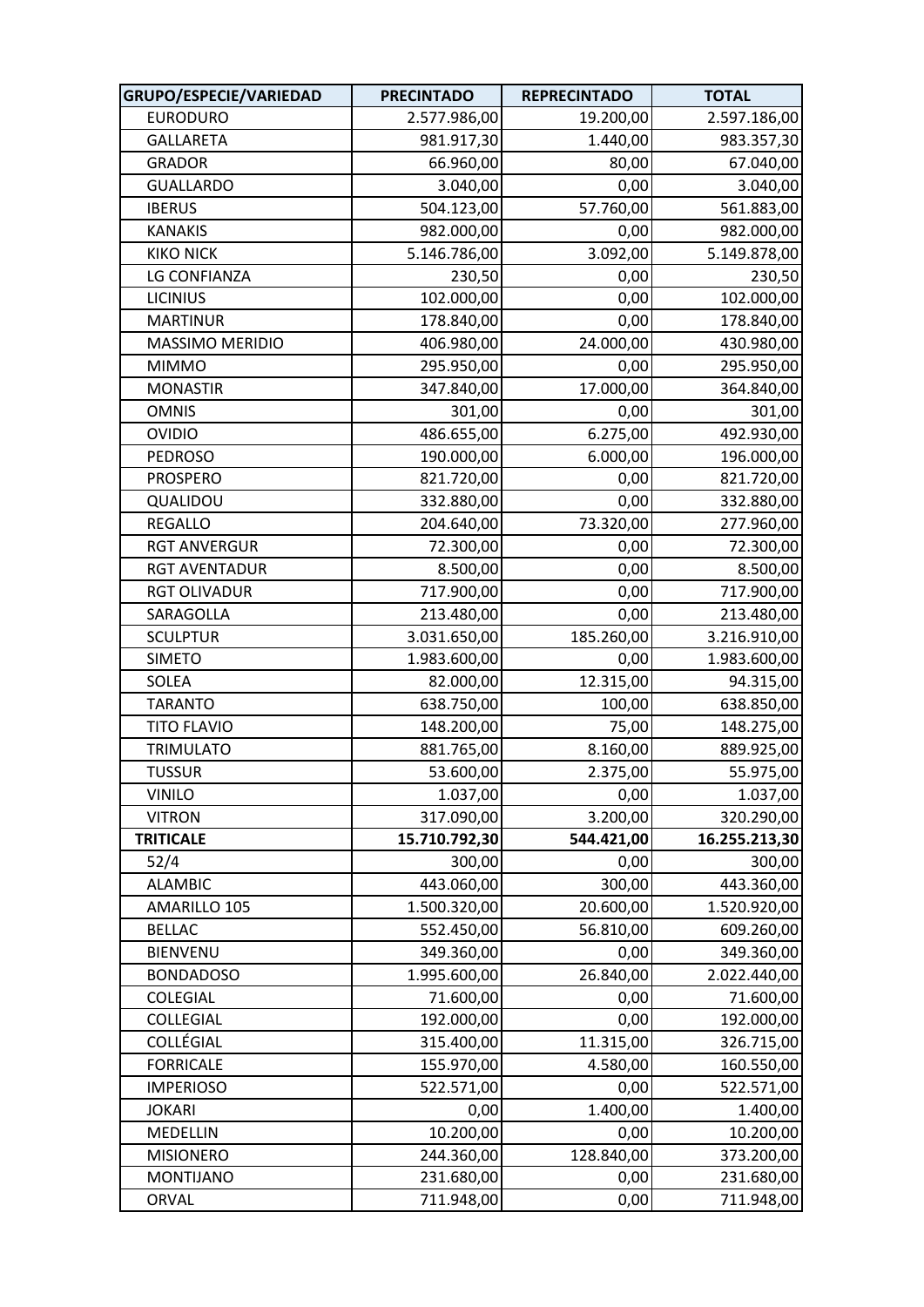| GRUPO/ESPECIE/VARIEDAD        | <b>PRECINTADO</b> | <b>REPRECINTADO</b> | <b>TOTAL</b> |
|-------------------------------|-------------------|---------------------|--------------|
| RENOVAC                       | 569.555,00        | 38.850,00           | 608.405,00   |
| SCUDO                         | 29.760,00         | 0,00                | 29.760,00    |
| SECONZAC                      | 641.270,00        | 0,00                | 641.270,00   |
| <b>SECURO</b>                 | 269.000,00        | 0,00                | 269.000,00   |
| SENATRIT                      | 1.215.840,00      | 0,00                | 1.215.840,00 |
| <b>TASMANIA</b>               | 94.075,80         | 396,00              | 94.471,80    |
| <b>TENTUDIA</b>               | 319.155,00        | 4.130,00            | 323.285,00   |
| <b>TITANIA</b>                | 325.240,00        | 0,00                | 325.240,00   |
| <b>TRIMOUR</b>                | 1.259.050,00      | 179.200,00          | 1.438.250,00 |
| <b>TRISMART</b>               | 623.500,00        | 0,00                | 623.500,00   |
| <b>TRITANO</b>                | 48.475,00         | 1.335,00            | 49.810,00    |
| <b>TRUJILLO</b>               | 1.288.562,50      | 59.225,00           | 1.347.787,50 |
| <b>TULUS</b>                  | 139.960,00        | 0,00                | 139.960,00   |
| VALEROSO                      | 520.040,00        | 0,00                | 520.040,00   |
| <b>VERATO</b>                 | 242.480,00        | 7.000,00            | 249.480,00   |
| <b>VIVACIO</b>                | 578.340,00        | 0,00                | 578.340,00   |
| <b>ZODIAC</b>                 | 249.670,00        | 3.600,00            | 253.270,00   |
| <b>PASTO SUDAN</b>            | 0,00              | 83.762,00           | 83.762,00    |
| <b>ANETO</b>                  | 0,00              | 19.562,00           | 19.562,00    |
| <b>LATTE</b>                  | 0,00              | 10.900,00           | 10.900,00    |
| <b>NUTRI HONEY</b>            | 0,00              | 2.800,00            | 2.800,00     |
| PACIFIC GRAZE                 | 0,00              | 4.500,00            | 4.500,00     |
| <b>PIPER</b>                  | 0,00              | 46.000,00           | 46.000,00    |
| <b>ESPELTA</b>                | 69.264,00         | 0,00                | 69.264,00    |
| ZOLLERNSPELZ                  | 69.264,00         | 0,00                | 69.264,00    |
| <b>GRAMINEAS FORRAJERAS</b>   | 3.082.517,00      | 834.751,00          | 3.917.268,00 |
| <b>FESTUCA ALTA</b>           | 380.183,00        | 120.596,00          | 500.779,00   |
| <b>ALIX</b>                   | 2.650,00          | 46.925,00           | 49.575,00    |
| <b>BRONSON</b>                | 15.600,00         | 1.000,00            | 16.600,00    |
| <b>FAWN</b>                   | 0,00              | 8.596,00            | 8.596,00     |
| <b>MERIDA</b>                 | 450,00            | 1.075,00            | 1.525,00     |
| <b>SEGRIA</b>                 | 287.378,00        | 63.000,00           | 350.378,00   |
| <b>TIMA</b>                   | 74.105,00         | 0,00                | 74.105,00    |
| <b>AGRÓSTIDE ESTOLONÍFERA</b> | 115,00            | 0,00                | 115,00       |
| VALDERRAMA                    | 115,00            | 0,00                | 115,00       |
| RAYGRÁS INGLÉS                | 0,00              | 26.175,00           | 26.175,00    |
| <b>GRASSLANDS NUI</b>         | 0,00              | 21.425,00           | 21.425,00    |
| <b>RINGLES</b>                | 0,00              | 1.750,00            | 1.750,00     |
| <b>SUN</b>                    | 0,00              | 3.000,00            | 3.000,00     |
| RAYGRÁS ITALIANO              | 2.614.539,00      | 684.980,00          | 3.299.519,00 |
| <b>ACORES</b>                 | 39.040,00         | 0,00                | 39.040,00    |
| AGRACO 811                    | 20.018,00         | 12.000,00           | 32.018,00    |
| AGRACO 812                    | 401.400,00        | 156.500,00          | 557.900,00   |
| ANSYL                         | 62.225,00         | 0,00                | 62.225,00    |
| <b>ARAMO</b>                  | 14.240,00         | 0,00                | 14.240,00    |
| <b>BRAULIO</b>                | 8.025,00          | 0,00                | 8.025,00     |
| <b>CAMPIVERT</b>              | 79.020,00         | 3.560,00            | 82.580,00    |
| CANIGO                        | 98.418,00         | 10.875,00           | 109.293,00   |
| <b>CLARO</b>                  | 146.468,00        | 84.500,00           | 230.968,00   |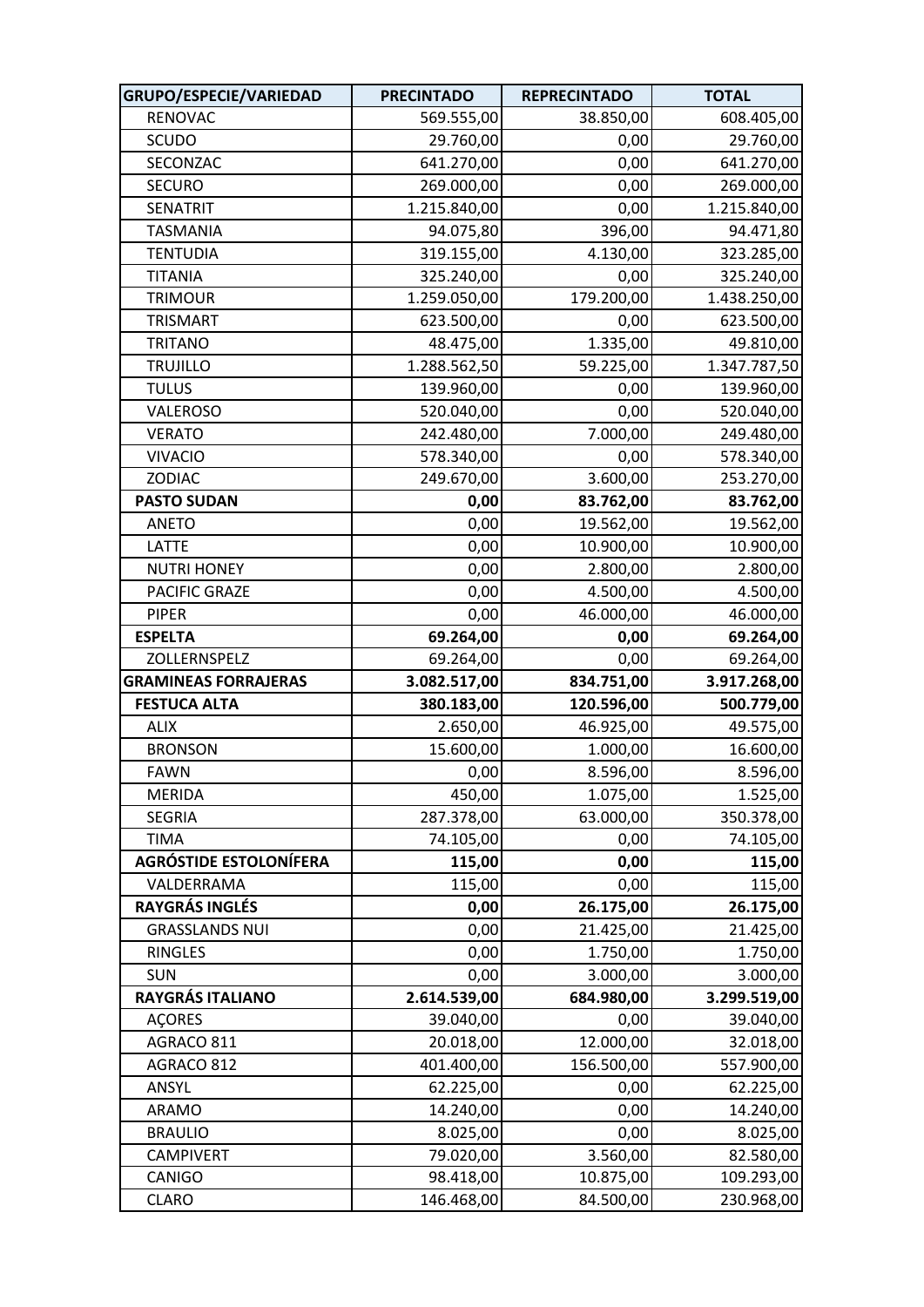| GRUPO/ESPECIE/VARIEDAD        | <b>PRECINTADO</b> | <b>REPRECINTADO</b> | <b>TOTAL</b>  |
|-------------------------------|-------------------|---------------------|---------------|
| <b>ELIRIX</b>                 | 26.725,00         | 0,00                | 26.725,00     |
| <b>FLYING A</b>               | 0,00              | 78.900,00           | 78.900,00     |
| <b>HELLEN</b>                 | 61.350,00         | 0,00                | 61.350,00     |
| <b>INDUCER</b>                | 5.935,00          | 0,00                | 5.935,00      |
| <b>LOCOBELO</b>               | 95.280,00         | 0,00                | 95.280,00     |
| <b>MARVEL</b>                 | 198.100,00        | 0,00                | 198.100,00    |
| <b>MASTER</b>                 | 16.025,00         | 153.425,00          | 169.450,00    |
| MULTISOLC AX9                 | 73.063,00         | 0,00                | 73.063,00     |
| PROMENADE                     | 88.030,00         | 0,00                | 88.030,00     |
| PUIGMAL                       | 140.643,00        | 4.750,00            | 145.393,00    |
| RO16PAL01                     | 200,00            | 0,00                | 200,00        |
| SALAM                         | 219.518,00        | 85.900,00           | 305.418,00    |
| <b>SICORIS</b>                | 176.693,00        | 12.550,00           | 189.243,00    |
| <b>SOLITA</b>                 | 42.943,00         | 22.400,00           | 65.343,00     |
| SPEEDYL                       | 234.120,00        | 35.475,00           | 269.595,00    |
| <b>STARTER</b>                | 129.675,00        | 9.420,00            | 139.095,00    |
| <b>TRINOVA</b>                | 84.800,00         | 14.725,00           | 99.525,00     |
| <b>UDINE</b>                  | 48.470,00         | 0,00                | 48.470,00     |
| VALLIVERT                     | 8.000,00          | 0,00                | 8.000,00      |
| WESLEY                        | 96.115,00         | 0,00                | 96.115,00     |
| <b>FESTUCA ROJA</b>           | 405,00            | 0,00                | 405,00        |
| <b>RUFI</b>                   | 405,00            | 0,00                | 405,00        |
| <b>RAYGRÁS HÍBRIDO</b>        | 25.060,00         | 3.000,00            | 28.060,00     |
| <b>RUBRIDO</b>                | 25.060,00         | 3.000,00            | 28.060,00     |
| <b>MEZCLA FORRAJERAS</b>      | 62.215,00         | 0,00                | 62.215,00     |
| MEZCLA                        | 62.215,00         | 0,00                | 62.215,00     |
| <b>HORTÍCOLAS</b>             | 1.000,00          | 0,00                | 1.000,00      |
| <b>NABO</b>                   | 1.000,00          | 0,00                | 1.000,00      |
| <b>GADOL</b>                  | 1.000,00          | 0,00                | 1.000,00      |
| <b>LEGUMINOSAS FORRAJERAS</b> | 16.404.144,00     | 1.453.130,00        | 17.857.274,00 |
| <b>ALFALFA</b>                | 983.258,00        | 256.143,00          | 1.239.401,00  |
| <b>ALCANAR</b>                | 560,00            | 0,00                | 560,00        |
| <b>ALCOR</b>                  | 70.475,00         | 7.600,00            | 78.075,00     |
| ALFAMED                       | 1.700,00          | 0,00                | 1.700,00      |
| <b>ALTIVA</b>                 | 3.475,00          | 72.700,00           | 76.175,00     |
| AMPURDAN                      | 11.100,00         | 0,00                | 11.100,00     |
| ARAGÓN                        | 593.719,00        | 33.600,00           | 627.319,00    |
| <b>CAPITANA</b>               | 13.000,00         | 0,00                | 13.000,00     |
| <b>CASTILLA</b>               | 4.800,00          | 0,00                | 4.800,00      |
| <b>ESCORIAL</b>               | 75,00             | 0,00                | 75,00         |
| <b>ISIDE</b>                  | 0,00              | 19.000,00           | 19.000,00     |
| <b>SAN ISIDRO</b>             | 143.750,00        | 2.233,00            | 145.983,00    |
| TIERRA DE CAMPOS              | 6.191,00          | 0,00                | 6.191,00      |
| <b>VICTORIA</b>               | 134.413,00        | 121.010,00          | 255.423,00    |
| <b>ESPARCETA</b>              | 55.470,00         | 0,00                | 55.470,00     |
| <b>ARINOA</b>                 | 19.820,00         | 0,00                | 19.820,00     |
| SIN ESPECIFICAR               | 33.900,00         | 0,00                | 33.900,00     |
| TREPADELLA COMÚ               | 1.750,00          | 0,00                | 1.750,00      |
| <b>YEROS</b>                  | 650.100,00        | 520,00              | 650.620,00    |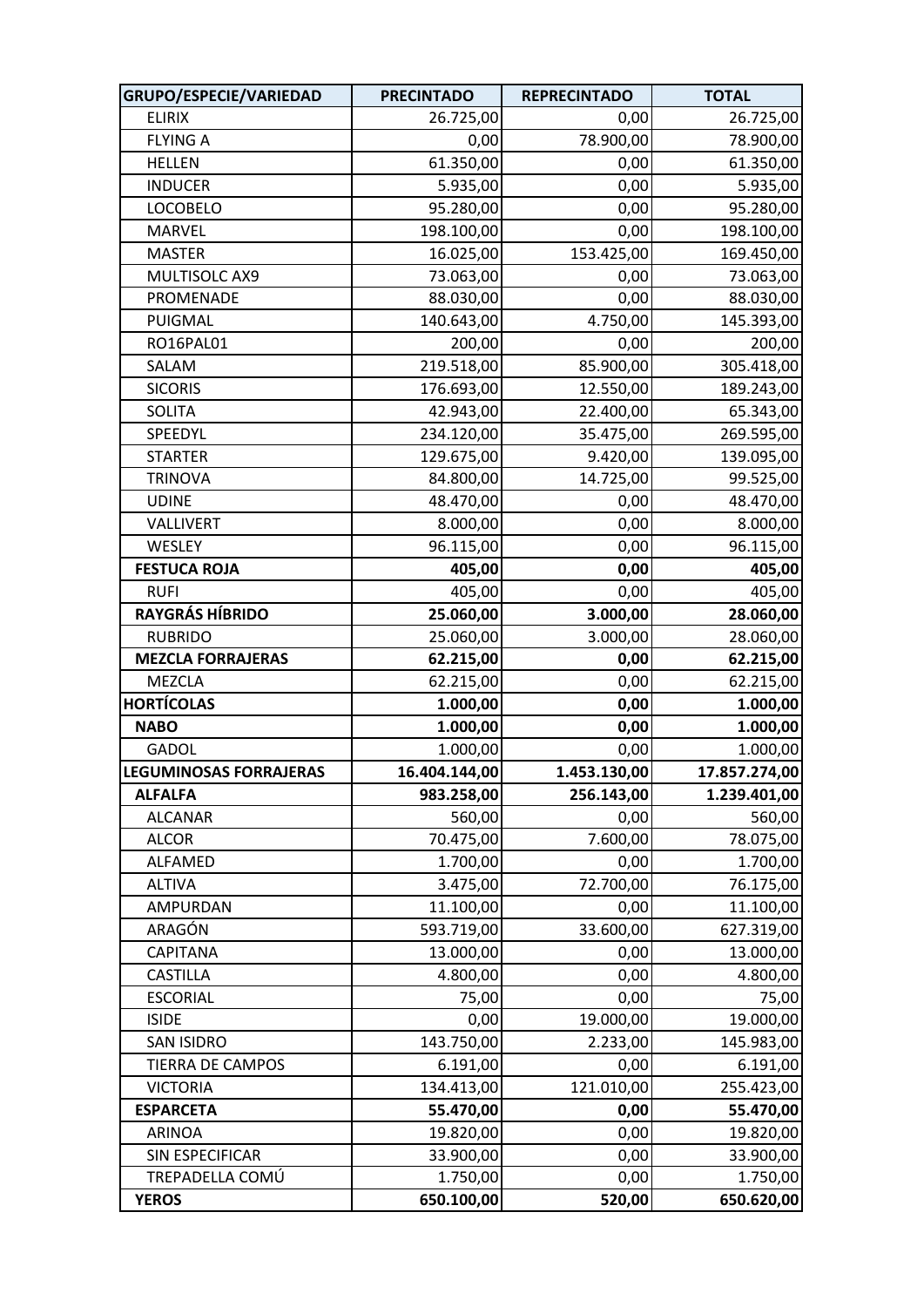| GRUPO/ESPECIE/VARIEDAD   | <b>PRECINTADO</b> | <b>REPRECINTADO</b> | <b>TOTAL</b>  |
|--------------------------|-------------------|---------------------|---------------|
| <b>HULY</b>              | 113.700,00        | 520,00              | 114.220,00    |
| MORO DA 131              | 270.590,00        | 0,00                | 270.590,00    |
| <b>TARANTO</b>           | 265.810,00        | 0,00                | 265.810,00    |
| <b>VEZA COMÚN</b>        | 13.977.285,00     | 1.191.467,00        | 15.168.752,00 |
| <b>ADONIS</b>            | 82.080,00         | 0,00                | 82.080,00     |
| <b>AITANA</b>            | 443.048,00        | 0,00                | 443.048,00    |
| AMELIA                   | 688.635,00        | 0,00                | 688.635,00    |
| <b>ARMANTES</b>          | 394.225,00        | 96.000,00           | 490.225,00    |
| <b>BARVICOS</b>          | 0,00              | 1.025,00            | 1.025,00      |
| <b>BUZA</b>              | 699.500,00        | 3.000,00            | 702.500,00    |
| <b>CANDY</b>             | 282.775,00        | 0,00                | 282.775,00    |
| <b>CRISTINA</b>          | 179.268,00        | 0,00                | 179.268,00    |
| <b>CUMBRE</b>            | 13.120,00         | 0,00                | 13.120,00     |
| <b>FILON</b>             | 973.071,00        | 0,00                | 973.071,00    |
| GRAVESA 81               | 752.725,00        | 37.800,00           | 790.525,00    |
| <b>JOSE</b>              | 1.833.600,00      | 801.600,00          | 2.635.200,00  |
| <b>KIRA</b>              | 341.051,00        | 0,00                | 341.051,00    |
| LIBIA                    | 648.761,00        | 0,00                | 648.761,00    |
| <b>MARIANNA</b>          | 1.381.470,00      | 9.320,00            | 1.390.790,00  |
| MAXIVESA                 | 611.760,00        | 24.000,00           | 635.760,00    |
| <b>MIRANDA</b>           | 1.200,00          | 0,00                | 1.200,00      |
| <b>NACRE</b>             | 26.370,00         | 0,00                | 26.370,00     |
| <b>NIKIAN</b>            | 1.059.712,00      | 0,00                | 1.059.712,00  |
| <b>NURIA</b>             | 1.248.205,00      | 708,00              | 1.248.913,00  |
| <b>PRONTIVESA</b>        | 330.285,00        | 5.150,00            | 335.435,00    |
| <b>RADA</b>              | 25.015,00         | 0,00                | 25.015,00     |
| <b>RUBIS</b>             | 55.050,00         | 0,00                | 55.050,00     |
| <b>RUTH</b>              | 2.390,00          | 0,00                | 2.390,00      |
| SENDA DA 247             | 1.683.040,00      | 140.864,00          | 1.823.904,00  |
| SERVA 174                | 134.374,00        | 0,00                | 134.374,00    |
| <b>TOPLESA</b>           | 9.820,00          | 0,00                | 9.820,00      |
| VAGUADA                  | 28.735,00         | 0,00                | 28.735,00     |
| <b>VERDOR</b>            | 48.000,00         | 72.000,00           | 120.000,00    |
| <b>VEZA VELLOSA</b>      | 738.031,00        | 5.000,00            | 743.031,00    |
| <b>AMOREIRAS</b>         | 167.280,00        | 0,00                | 167.280,00    |
| <b>GOLIAT</b>            | 32.675,00         | 0,00                | 32.675,00     |
| HUNGVILLOSA              | 6.040,00          | 0,00                | 6.040,00      |
| <b>LATIGO</b>            | 80.300,00         | 0,00                | 80.300,00     |
| MASSA                    | 62.506,00         | 0,00                | 62.506,00     |
| <b>MINNIE</b>            | 22.560,00         | 0,00                | 22.560,00     |
| MORADA PALENTINA         | 10.120,00         | 0,00                | 10.120,00     |
| SAVANE                   | 18.350,00         | 5.000,00            | 23.350,00     |
| <b>VILLANA</b>           | 334.700,00        | 0,00                | 334.700,00    |
| <b>VILLOTA</b>           | 3.500,00          | 0,00                | 3.500,00      |
| <b>LEGUMINOSAS GRANO</b> | 19.370.251,00     | 85.500,00           | 19.455.751,00 |
| <b>ALTRAMUZ</b>          | 680,00            | 0,00                | 680,00        |
| ALBURQUERQUE             | 680,00            | 0,00                | 680,00        |
| <b>GARBANZO</b>          | 469.666,00        | 0,00                | 469.666,00    |
| AMELIA                   | 12.495,00         | 0,00                | 12.495,00     |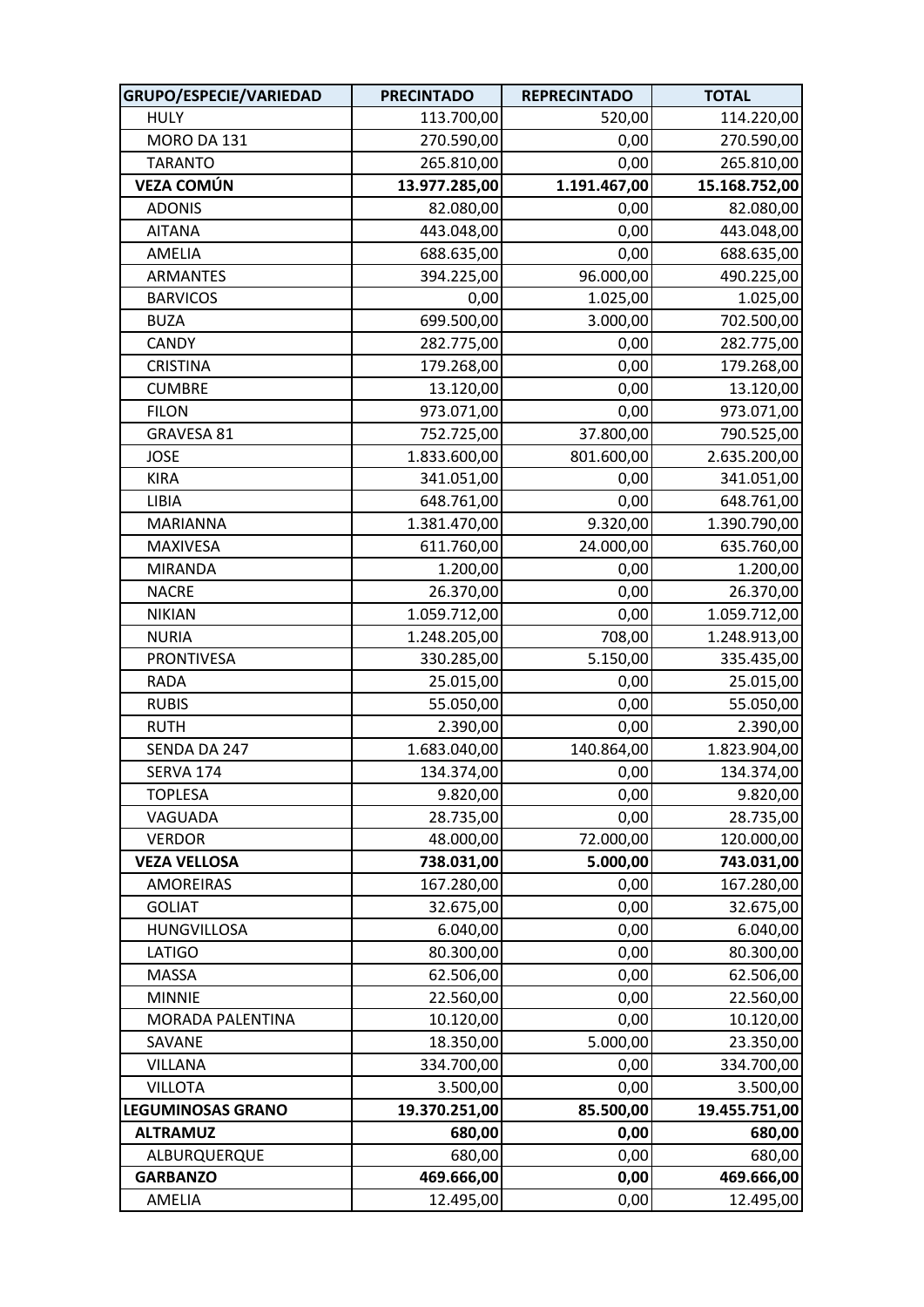| GRUPO/ESPECIE/VARIEDAD    | <b>PRECINTADO</b> | <b>REPRECINTADO</b> | <b>TOTAL</b>  |
|---------------------------|-------------------|---------------------|---------------|
| <b>BADIL</b>              | 17.480,00         | 0,00                | 17.480,00     |
| CASTUO                    | 32.280,00         | 0,00                | 32.280,00     |
| <b>CUAIZ</b>              | 42.200,00         | 0,00                | 42.200,00     |
| <b>EULALIA</b>            | 39.740,00         | 0,00                | 39.740,00     |
| <b>GARABITO</b>           | 36.650,00         | 0,00                | 36.650,00     |
| <b>ITUCI</b>              | 146.320,00        | 0,00                | 146.320,00    |
| <b>KREMA</b>              | 88.421,00         | 0,00                | 88.421,00     |
| <b>LECHOSO</b>            | 54.080,00         | 0,00                | 54.080,00     |
| <b>GUISANTE FORRAJERO</b> | 17.041.365,00     | 53.420,00           | 17.094.785,00 |
| ALHAMBRA                  | 11.200,00         | 0,00                | 11.200,00     |
| <b>ARTHUR</b>             | 117.685,00        | 0,00                | 117.685,00    |
| <b>ASTRONAUTE</b>         | 398.120,00        | 0,00                | 398.120,00    |
| <b>AUDIT</b>              | 953.740,00        | 0,00                | 953.740,00    |
| <b>AVIRON</b>             | 2.640.680,00      | 0,00                | 2.640.680,00  |
| <b>BALLTRAP</b>           | 366.120,00        | 0,00                | 366.120,00    |
| CABESTRÓN                 | 94.053,00         | 0,00                | 94.053,00     |
| CARTOUCHE                 | 3.745.885,00      | 0,00                | 3.745.885,00  |
| CHICARRON                 | 448.775,00        | 240,00              | 449.015,00    |
| <b>COMANCHE</b>           | 433.170,00        | 0,00                | 433.170,00    |
| <b>CURLING</b>            | 602.400,00        | 0,00                | 602.400,00    |
| <b>ENDURO</b>             | 1.151.094,00      | 0,00                | 1.151.094,00  |
| <b>FORRIMAX</b>           | 107.720,00        | 460,00              | 108.180,00    |
| <b>FRESNEL</b>            | 15.440,00         | 0,00                | 15.440,00     |
| <b>GANGSTER</b>           | 13.850,00         | 0,00                | 13.850,00     |
| <b>GRACIA</b>             | 157.523,00        | 0,00                | 157.523,00    |
| <b>GREGOR</b>             | 211.553,00        | 0,00                | 211.553,00    |
| <b>GUIFILO</b>            | 225.870,00        | 7.720,00            | 233.590,00    |
| <b>GUIFREDO</b>           | 39.000,00         | 32.440,00           | 71.440,00     |
| <b>IGLOO</b>              | 84.740,00         | 5.960,00            | 90.700,00     |
| <b>INDIANA</b>            | 207.000,00        | 0,00                | 207.000,00    |
| <b>ISARD</b>              | 667.415,00        | 0,00                | 667.415,00    |
| KAYANNE                   | 954.240,00        | 0,00                | 954.240,00    |
| LIVIA                     | 400.080,00        | 0,00                | 400.080,00    |
| <b>LUMINA</b>             | 84.000,00         | 0,00                | 84.000,00     |
| LUNA                      | 357,00            | 0,00                | 357,00        |
| <b>MONTREBEI</b>          | 127.600,00        | 0,00                | 127.600,00    |
| <b>MOWGLI</b>             | 25.400,00         | 0,00                | 25.400,00     |
| <b>MYTHIC</b>             | 1.179.650,00      | 0,00                | 1.179.650,00  |
| <b>NAVARRO</b>            | 655.000,00        | 0,00                | 655.000,00    |
| <b>RESPECT</b>            | 200.770,00        | 0,00                | 200.770,00    |
| SALAMANCA                 | 81.960,00         | 0,00                | 81.960,00     |
| SUSAN                     | 20.000,00         | 0,00                | 20.000,00     |
| <b>VILOT</b>              | 71.148,00         | 3.600,00            | 74.748,00     |
| <b>VIRIATO</b>            | 548.127,00        | 3.000,00            | 551.127,00    |
| <b>HABA</b>               | 38.141,00         | 3.600,00            | 41.741,00     |
| <b>ADERBA</b>             | 256,00            | 0,00                | 256,00        |
| PROTHABON 101             | 21.050,00         | 1.680,00            | 22.730,00     |
| <b>RUTABON</b>            | 0,00              | 1.920,00            | 1.920,00      |
| <b>SICILIA</b>            | 16.835,00         | 0,00                | 16.835,00     |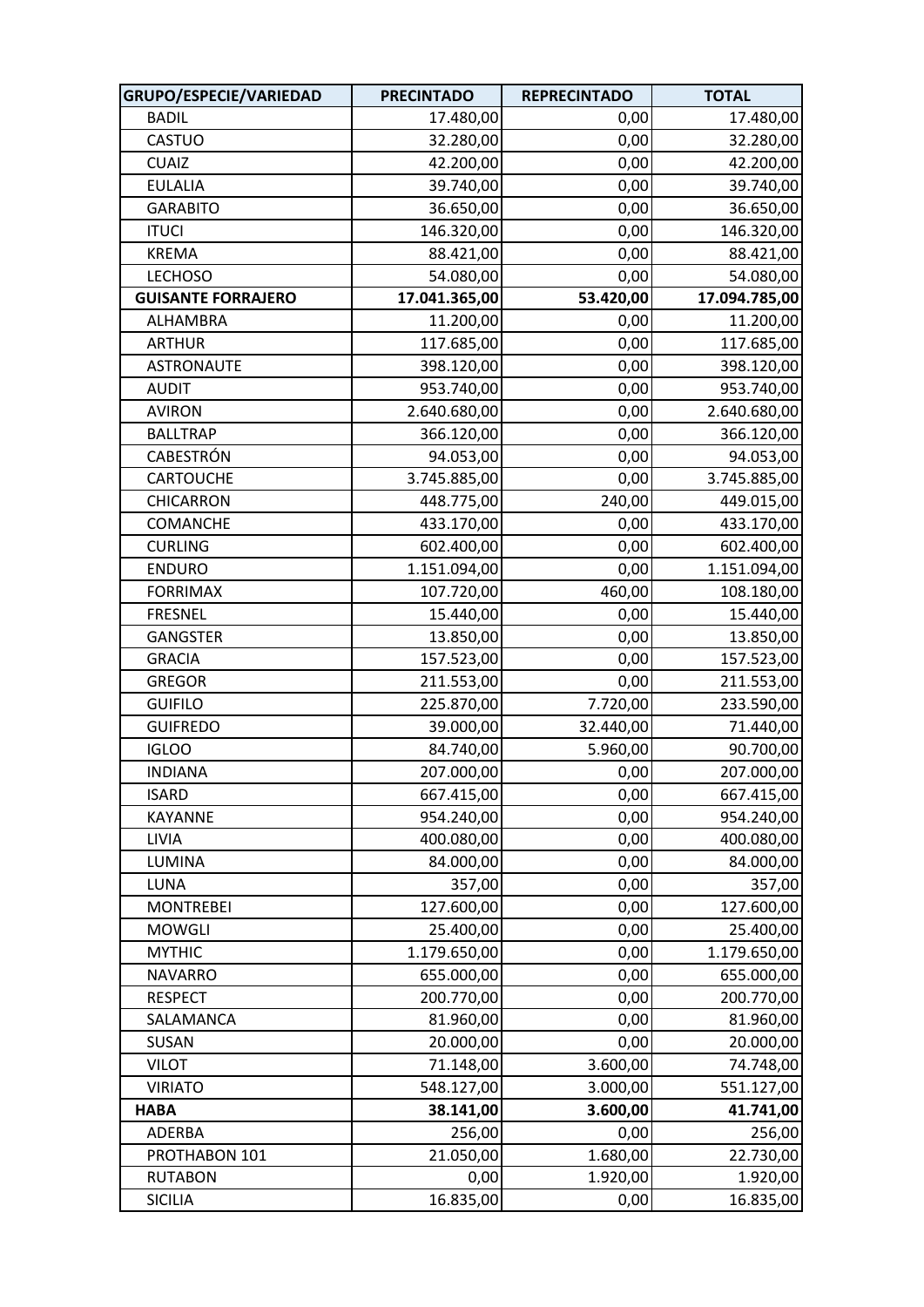| GRUPO/ESPECIE/VARIEDAD | <b>PRECINTADO</b> | <b>REPRECINTADO</b> | <b>TOTAL</b> |
|------------------------|-------------------|---------------------|--------------|
| <b>HABONCILLO</b>      | 1.778.824,00      | 28.480,00           | 1.807.304,00 |
| AXEL                   | 805.249,00        | 0,00                | 805.249,00   |
| <b>BARACA 1</b>        | 810,00            | 750,00              | 1.560,00     |
| <b>JASPE</b>           | 9.400,00          | 0,00                | 9.400,00     |
| PROTHABAT 69           | 582.330,00        | 3.330,00            | 585.660,00   |
| <b>VIKINGA</b>         | 2.680,00          | 0,00                | 2.680,00     |
| <b>VITABON</b>         | 378.355,00        | 24.400,00           | 402.755,00   |
| <b>LENTEJA</b>         | 41.575,00         | 0,00                | 41.575,00    |
| <b>GILDA</b>           | 3.000,00          | 0,00                | 3.000,00     |
| GUAREÑA                | 38.575,00         | 0,00                | 38.575,00    |
| <b>OLEAGINOSAS</b>     | 7.307.409,64      | 1.081.055,07        | 8.388.464,71 |
| <b>CACAHUETE</b>       | 293.960,00        | 0,00                | 293.960,00   |
|                        | 293.960,00        | 0,00                | 293.960,00   |
| <b>CARTAMO</b>         | 64.500,00         | 0,00                | 64.500,00    |
| CW88OL                 | 64.500,00         | 0,00                | 64.500,00    |
| <b>COLZA</b>           | 252.026,80        | 34.998,30           | 287.025,10   |
| <b>ALPAGA</b>          | 1.010,00          | 0,00                | 1.010,00     |
| AXANA                  | 27.397,50         | 0,00                | 27.397,50    |
| <b>CAMPUS</b>          | 250,00            | 0,00                | 250,00       |
| <b>DYNASTIE</b>        | 51.200,00         | 0,00                | 51.200,00    |
| <b>ES HYDROMEL</b>     | 0,00              | 27.558,30           | 27.558,30    |
| <b>ES IMPERIO</b>      | 35.355,30         | 0,00                | 35.355,30    |
| <b>ES MERCURE</b>      | 7.392,00          | 0,00                | 7.392,00     |
| FM101W21               | 1.020,00          | 0,00                | 1.020,00     |
| FM102W21               | 740,00            | 0,00                | 740,00       |
| <b>FORZA</b>           | 200,00            | 0,00                | 200,00       |
| <b>GORILLA</b>         | 28.070,00         | 0,00                | 28.070,00    |
| <b>MODENA</b>          | 0,00              | 4.000,00            | 4.000,00     |
| <b>NELSON</b>          | 4.000,00          | 0,00                | 4.000,00     |
| <b>NK LINUS</b>        | 10.000,00         | 0,00                | 10.000,00    |
| <b>RESCATOR</b>        | 4.592,00          | 0,00                | 4.592,00     |
| SY ALISTER             | 20.000,00         | 0,00                | 20.000,00    |
| SY SAVEO               | 40.000,00         | 0,00                | 40.000,00    |
| VALLE DE ORO           | 0,00              | 1.470,00            | 1.470,00     |
| <b>WILMA</b>           | 20.800,00         | 1.970,00            | 22.770,00    |
| <b>GIRASOL HIBRIDO</b> | 6.157.653,84      | 994.881,77          | 7.152.535,61 |
| 8011A                  | 20,00             | 0,00                | 20,00        |
| 8011B                  | 2,00              | 0,00                | 2,00         |
| 8H449CLDM              | 18.790,00         | 0,00                | 18.790,00    |
| <b>ALIOLI</b>          | 0,00              | 5.649,00            | 5.649,00     |
| AP1113                 | 4,50              | 0,00                | 4,50         |
| <b>ASTIGI</b>          | 8.033,86          | 0,00                | 8.033,86     |
| <b>BONASOL</b>         | 10.303,00         | 28.147,00           | 38.450,00    |
| <b>BONOLI</b>          | 0,00              | 2.665,00            | 2.665,00     |
| <b>BRASIL</b>          | 1.735,00          | 0,00                | 1.735,00     |
| <b>CARTAGO</b>         | 29.860,09         | 50.990,64           | 80.850,73    |
| <b>CLARASOL</b>        | 3.722,50          | 2.449,00            | 6.171,50     |
| <b>COLOMBI</b>         | 42.814,00         | 0,00                | 42.814,00    |
| <b>DOMINGO ST</b>      | 1.239,00          | 7.565,00            | 8.804,00     |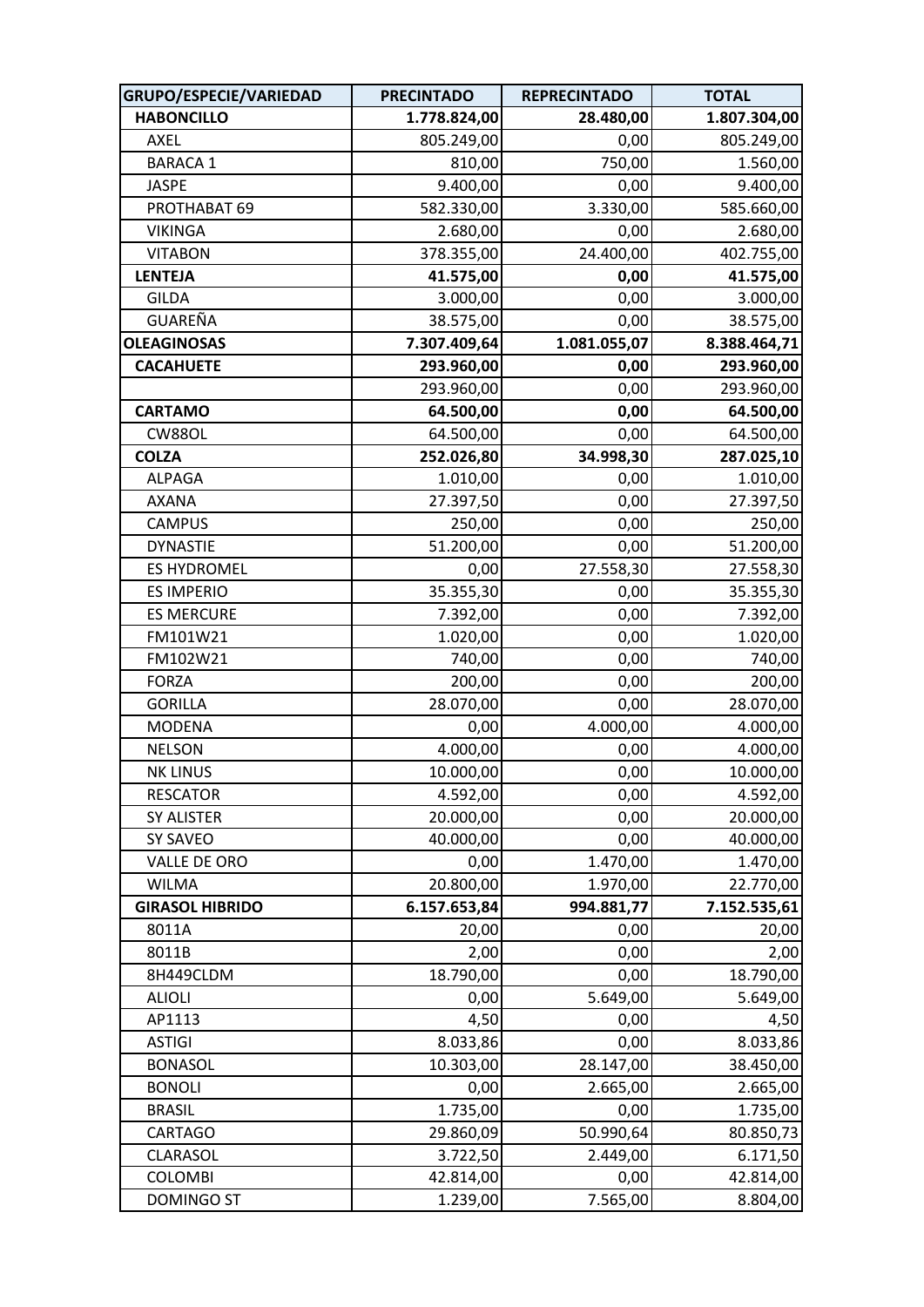| GRUPO/ESPECIE/VARIEDAD | <b>PRECINTADO</b> | <b>REPRECINTADO</b> | <b>TOTAL</b> |
|------------------------|-------------------|---------------------|--------------|
| EH092                  | 0,00              | 315,00              | 315,00       |
| EH105                  | 0,00              | 160,00              | 160,00       |
| EH202                  | 0,00              | 300,00              | 300,00       |
| EH300                  | 0,00              | 240,00              | 240,00       |
| EH-769                 | 260,00            | 1.100,00            | 1.360,00     |
| EH770                  | 60,00             | 200,00              | 260,00       |
| EH899                  | 0,00              | 590,00              | 590,00       |
| EH900                  | 0,00              | 560,00              | 560,00       |
| EH933                  | 0,00              | 660,00              | 660,00       |
| EH935                  | 416,00            | 130,00              | 546,00       |
| EH946                  | 0,00              | 180,00              | 180,00       |
| EH960                  | 0,00              | 780,00              | 780,00       |
| EH965                  | 0,00              | 120,00              | 120,00       |
| EH979                  | 0,00              | 480,00              | 480,00       |
| EH994                  | 984,80            | 470,00              | 1.454,80     |
| <b>ELVAS</b>           | 0,00              | 1.643,00            | 1.643,00     |
| <b>ES AMIS</b>         | 15.759,00         | 7.128,00            | 22.887,00    |
| <b>ES ANGELIC CL</b>   | 31.080,00         | 0,00                | 31.080,00    |
| <b>ES ARAMIS</b>       | 26.274,15         | 0,00                | 26.274,15    |
| <b>ES ARTIC</b>        | 205.539,00        | 129.620,50          | 335.159,50   |
| <b>ES ARTIMIS</b>      | 1.886,25          | 2.380,80            | 4.267,05     |
| <b>ES BALISTIC CL</b>  | 189.388,20        | 22.859,70           | 212.247,90   |
| <b>ES BELLA</b>        | 252.072,75        | 19.184,50           | 271.257,25   |
| <b>ES BESANA</b>       | 109.157,55        | 52.586,85           | 161.744,40   |
| <b>ES BIBA</b>         | 30.591,30         | 0,00                | 30.591,30    |
| <b>ES ETHIC</b>        | 12.960,00         | 435,00              | 13.395,00    |
| <b>ES FEERIC</b>       | 17.955,00         | 15.246,00           | 33.201,00    |
| <b>ES FLORIMIS</b>     | 40.348,80         | 0,00                | 40.348,80    |
| <b>ES HISTORIC CLP</b> | 16.109,40         | 0,00                | 16.109,40    |
| <b>ES IDILLIC</b>      | 94.030,80         | 0,00                | 94.030,80    |
| <b>ES MONALISA</b>     | 4.991,70          | 0,00                | 4.991,70     |
| <b>ES NAUTIC</b>       | 43.016,55         | 42.636,57           | 85.653,12    |
| <b>ES NIAGARA</b>      | 54.435,90         | 20.478,60           | 74.914,50    |
| ES NOVAMIS CL          | 113.287,95        | 8.502,90            | 121.790,85   |
| <b>ES ORGANSA</b>      | 27.712,80         | 11.026,05           | 38.738,85    |
| <b>ES PERLA</b>        | 4.720,50          | 4.527,45            | 9.247,95     |
| <b>ES PETUNIA</b>      | 114.124,80        | 0,00                | 114.124,80   |
| <b>ES POLARIS CL</b>   | 17.602,20         | 0,00                | 17.602,20    |
| <b>ES ROMANTIC</b>     | 8.901,00          | 19.260,90           | 28.161,90    |
| <b>ES SHAKIRA</b>      | 1.540,05          | 1.413,60            | 2.953,65     |
| <b>ES SHERPA</b>       | 36.587,50         | 0,00                | 36.587,50    |
| <b>ES SOLANO</b>       | 0,00              | 5.866,50            | 5.866,50     |
| <b>ES TEKTONIC CL</b>  | 25.633,80         | 0,00                | 25.633,80    |
| <b>ES TOPIC</b>        | 35.231,10         | 17.417,25           | 52.648,35    |
| <b>ES TOUNDRA</b>      | 4.560,00          | 0,00                | 4.560,00     |
| <b>ES VIOLETTA</b>     | 15.922,80         | 3.772,20            | 19.695,00    |
| <b>FARO</b>            | 1.687,00          | 0,00                | 1.687,00     |
| FG1201R                | 0,00              | 100,00              | 100,00       |
| <b>FOCUS</b>           | 45.102,80         | 10.514,30           | 55.617,10    |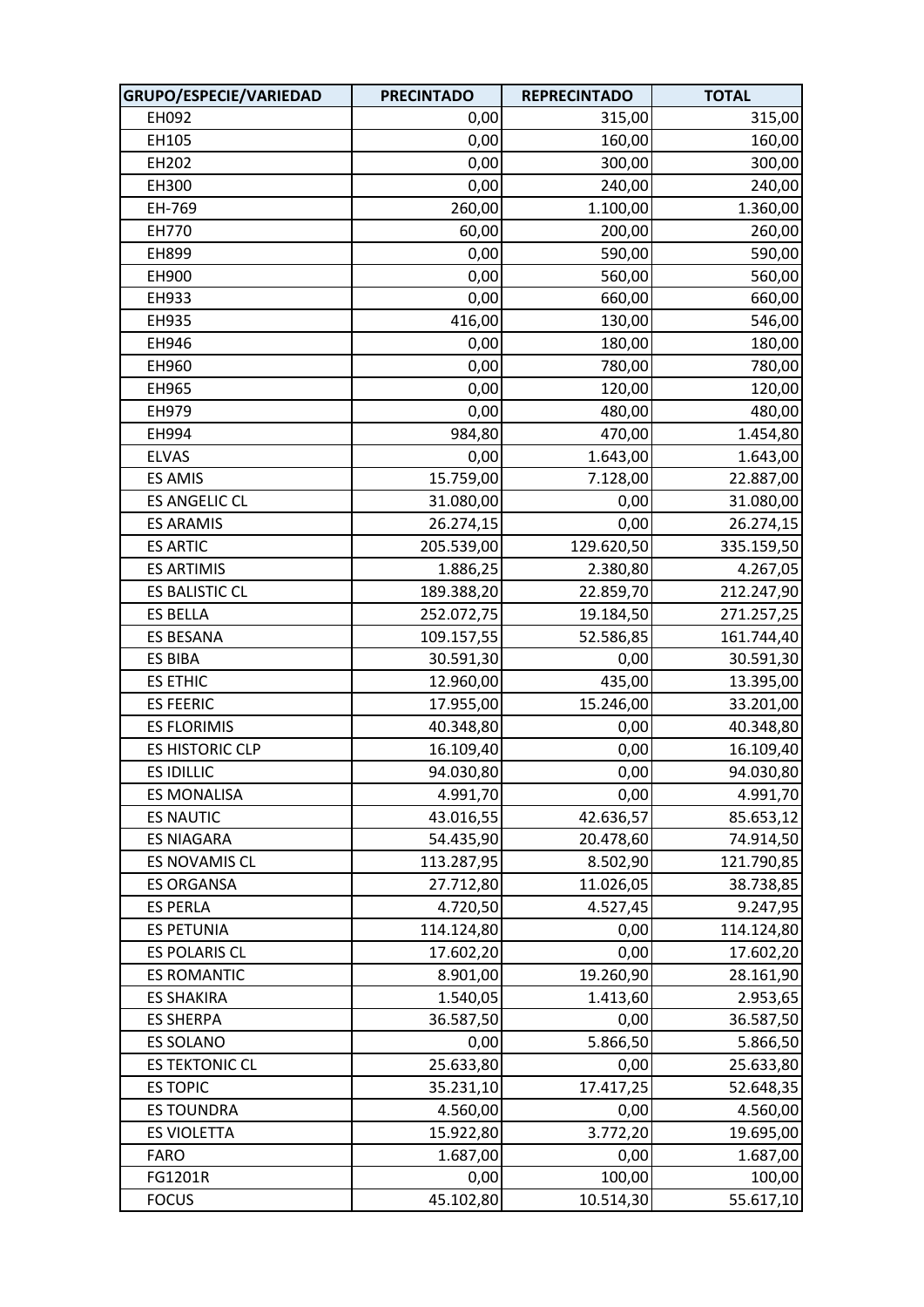| GRUPO/ESPECIE/VARIEDAD | <b>PRECINTADO</b> | <b>REPRECINTADO</b> | <b>TOTAL</b> |
|------------------------|-------------------|---------------------|--------------|
| <b>GOLDSUN</b>         | 57.460,20         | 3.812,10            | 61.272,30    |
| <b>GRASOLI</b>         | 0,00              | 609,00              | 609,00       |
| <b>GULLIVER</b>        | 0,00              | 1.579,00            | 1.579,00     |
| <b>HA24</b>            | 0,00              | 420,00              | 420,00       |
| <b>HA800I</b>          | 0,00              | 100,00              | 100,00       |
| <b>HISPALIS</b>        | 21.982,92         | 1.238,48            | 23.221,40    |
| <b>IMIDOR</b>          | 0,00              | 2.996,00            | 2.996,00     |
| <b>IMPERIAL</b>        | 3.864,00          | 228,00              | 4.092,00     |
| <b>ITALICA</b>         | 4.954,27          | 21.991,58           | 26.945,85    |
| <b>KRISOL</b>          | 102.701,00        | 2.480,00            | 105.181,00   |
| LC1093A                | 0,00              | 260,00              | 260,00       |
| LEILA H3L              | 111.103,20        | 14.202,75           | 125.305,95   |
| LG50531 CLP            | 22.585,40         | 0,00                | 22.585,40    |
| LG5377                 | 261.996,20        | 0,00                | 261.996,20   |
| LG5463CL               | 110.390,90        | 11.856,50           | 122.247,40   |
| LG5485                 | 316.505,20        | 27.502,40           | 344.007,60   |
| <b>LG5492HO CL</b>     | 0,00              | 8.512,00            | 8.512,00     |
| LG5525                 | 8.711,50          | 0,00                | 8.711,50     |
| LG5537HO               | 37.987,90         | 5.194,20            | 43.182,10    |
| <b>LG5542 CL</b>       | 87.463,00         | 0,00                | 87.463,00    |
| LG5547HO               | 0,00              | 17.090,50           | 17.090,50    |
| <b>LG5555 CLP</b>      | 254.206,20        | 0,00                | 254.206,20   |
| LG5580                 | 0,00              | 6.093,20            | 6.093,20     |
| LG5604HO               | 94.641,50         | 21.266,00           | 115.907,50   |
| LG5661CL               | 114.110,70        | 25.992,20           | 140.102,90   |
| LG5663 CL              | 0,00              | 15.176,60           | 15.176,60    |
| LG5665M                | 67.466,65         | 0,00                | 67.466,65    |
| LG5687HO               | 0,00              | 43.247,70           | 43.247,70    |
| <b>LG5697CLP</b>       | 17.737,00         | 0,00                | 17.737,00    |
| LIMASUN                | 0,00              | 11.739,90           | 11.739,90    |
| MAS-80IR               | 17.535,00         | 0,00                | 17.535,00    |
| <b>MAS-83.R</b>        | 169.362,00        | 51.878,00           | 221.240,00   |
| <b>MAS-87.IR</b>       | 129.101,00        | 3.344,00            | 132.445,00   |
| MAS-89.M               | 34.438,00         | 0,00                | 34.438,00    |
| <b>MAS-95.IR</b>       | 0,00              | 10.663,00           | 10.663,00    |
| MEGASUN                | 363.360,00        | 0,00                | 363.360,00   |
| MH-769                 | 100,00            | 0,00                | 100,00       |
| MH935                  | 3,00              | 0,00                | 3,00         |
| MH994                  | 3,60              | 0,00                | 3,60         |
| <b>MONTIJO</b>         | 0,00              | 371,00              | 371,00       |
| <b>NK ALEGO</b>        | 0,00              | 3.833,00            | 3.833,00     |
| <b>NK FORTIMI</b>      | 253.521,00        | 8.123,00            | 261.644,00   |
| <b>NK STRADI</b>       | 5.471,00          | 10.020,00           | 15.491,00    |
| <b>NOGAL</b>           | 0,00              | 7.405,00            | 7.405,00     |
| PETENERA               | 0,00              | 1.030,00            | 1.030,00     |
| <b>PIRINEOS</b>        | 0,00              | 2.836,00            | 2.836,00     |
| <b>PIZARRO</b>         | 0,00              | 272,00              | 272,00       |
| <b>PRIMOLI</b>         | 0,00              | 2.874,00            | 2.874,00     |
| PRÍMULA                | 2.275,00          | 0,00                | 2.275,00     |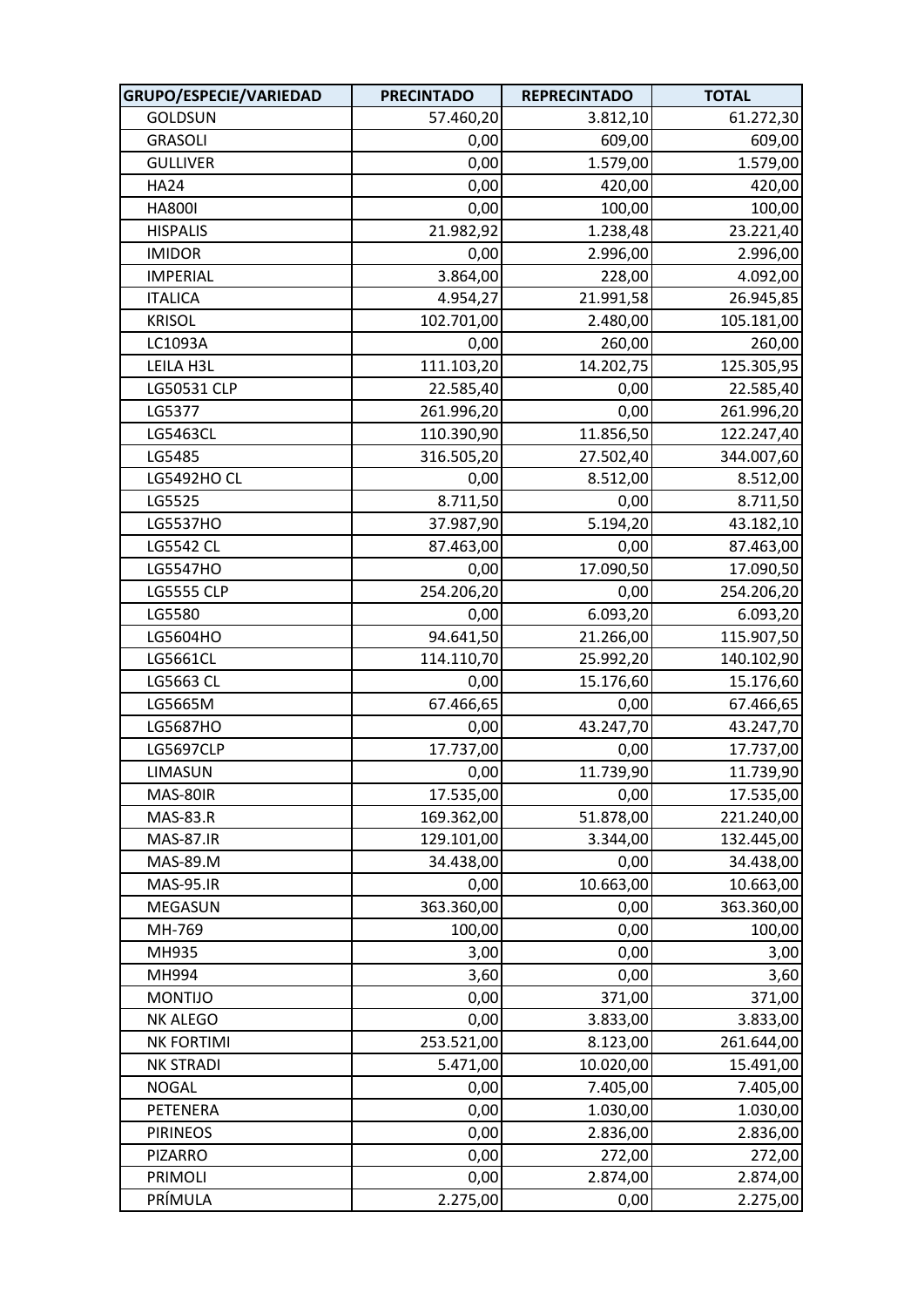| GRUPO/ESPECIE/VARIEDAD    | <b>PRECINTADO</b> | <b>REPRECINTADO</b> | <b>TOTAL</b> |
|---------------------------|-------------------|---------------------|--------------|
| <b>PRO229</b>             | 0,00              | 4.710,00            | 4.710,00     |
| QUISOL                    | 0,00              | 12.772,20           | 12.772,20    |
| $R - 0$                   | 0,00              | 270,00              | 270,00       |
| <b>RH025</b>              | 0,00              | 100,00              | 100,00       |
| RH101                     | 0,00              | 190,00              | 190,00       |
| <b>RH126</b>              | 20,00             | 0,00                | 20,00        |
| RH-5077                   | 304,00            | 0,00                | 304,00       |
| <b>RH529</b>              | 0,00              | 40,00               | 40,00        |
| <b>RH640</b>              | 0,00              | 1.580,00            | 1.580,00     |
| RUMBOSOL 91               | 4.043,00          | 0,00                | 4.043,00     |
| <b>SANAY MR</b>           | 146.041,00        | 5.200,00            | 151.241,00   |
| <b>SANBRO MR</b>          | 4.326,00          | 0,00                | 4.326,00     |
| SANLUCA                   | 278.534,00        | 0,00                | 278.534,00   |
| <b>SERIN</b>              | 29.720,10         | 0,00                | 29.720,10    |
| <b>SH 25</b>              | 6.000,00          | 5.640,00            | 11.640,00    |
| <b>SOLNET</b>             | 0,00              | 1.365,00            | 1.365,00     |
| <b>SUMIKO</b>             | 85.958,00         | 0,00                | 85.958,00    |
| SUNGRO 393                | 640,00            | 0,00                | 640,00       |
| SY ARISONA                | 12.832,00         | 0,00                | 12.832,00    |
| SY BACARDI CLP            | 186.819,00        | 0,00                | 186.819,00   |
| <b>SY BENTO</b>           | 0,00              | 3.956,00            | 3.956,00     |
| <b>SY CADIX</b>           | 150.190,00        | 1.662,00            | 151.852,00   |
| SY DAMASCO                | 2.623,00          | 14.287,00           | 16.910,00    |
| <b>SY EDENIS</b>          | 25.976,00         | 0,00                | 25.976,00    |
| <b>SY EXPERTO</b>         | 169.807,00        | 0,00                | 169.807,00   |
| <b>SY GIBRALTAR</b>       | 23.070,00         | 0,00                | 23.070,00    |
| <b>SY KIARA</b>           | 55.441,00         | 7.447,00            | 62.888,00    |
| <b>SY KUPAVA</b>          | 149.167,00        | 3.463,00            | 152.630,00   |
| SY LASCALA                | 90.293,00         | 0,00                | 90.293,00    |
| SY NEOSTAR CLP            | 41.417,00         | 0,00                | 41.417,00    |
| <b>SY SANTOS</b>          | 20.430,00         | 0,00                | 20.430,00    |
| <b>SY SULTAN</b>          | 0,00              | 5.254,00            | 5.254,00     |
| <b>TALENTO</b>            | 70.241,00         | 23.382,00           | 93.623,00    |
| <b>TRANSOL</b>            | 170.092,50        | 21.435,15           | 191.527,65   |
| <b>TRISTAN</b>            | 3.732,00          | 0,00                | 3.732,00     |
| <b>TUTTI</b>              | 28.978,00         | 0,00                | 28.978,00    |
| <b>VIKI</b>               | 4.000,00          | 35.540,00           | 39.540,00    |
| ZEBRA                     | 9.466,50          | 0,00                | 9.466,50     |
| <b>SOJA</b>               | 105.846,00        | 0,00                | 105.846,00   |
| <b>RGT SPEEDA</b>         | 10.679,00         | 0,00                | 10.679,00    |
| SHAMA                     | 87.742,00         | 0,00                | 87.742,00    |
| SPHERA                    | 7.425,00          | 0,00                | 7.425,00     |
| <b>GIRASOL PARENTALES</b> | 23.894,00         | 6.923,00            | 30.817,00    |
| CMS/FT-2603               | 48,00             | 0,00                | 48,00        |
| CMS/LC-1093               | 54,00             | 0,00                | 54,00        |
| HA/89                     | 3,00              | 0,00                | 3,00         |
| MA-570                    | 55,00             | 0,00                | 55,00        |
| MR-602                    | 8,00              | 0,00                | 8,00         |
| R15O1004                  | 2,00              | 0,00                | 2,00         |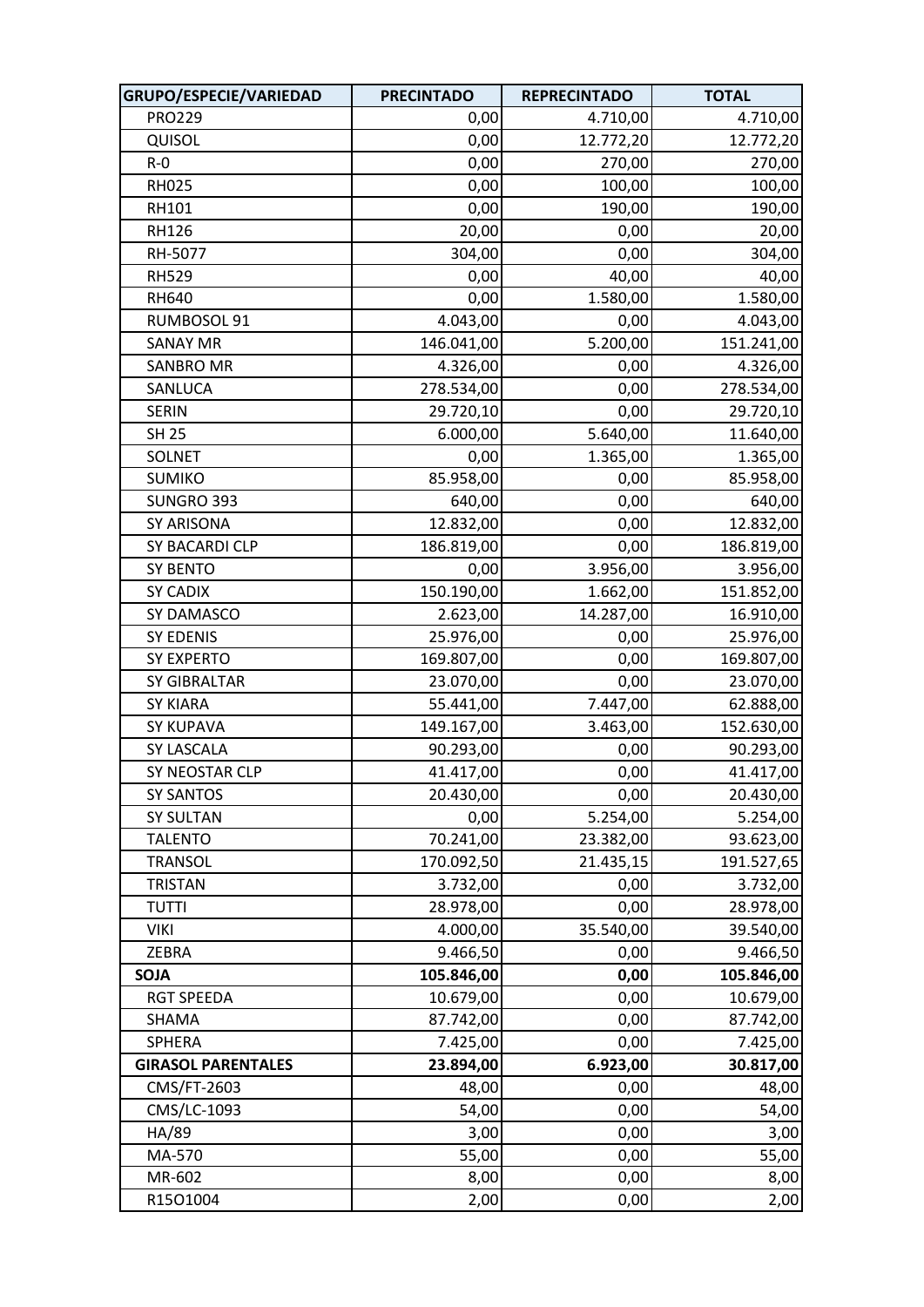| GRUPO/ESPECIE/VARIEDAD   | <b>PRECINTADO</b> | <b>REPRECINTADO</b> | <b>TOTAL</b>  |
|--------------------------|-------------------|---------------------|---------------|
| R15O1005                 | 2,00              | 0,00                | 2,00          |
| <b>RH522</b>             | 6,00              | 1.250,00            | 1.256,00      |
| <b>RH527</b>             | 8,00              | 5.630,00            | 5.638,00      |
| <b>RH528</b>             | 116,00            | 43,00               | 159,00        |
| RHA/MA57                 | 95,00             | 0,00                | 95,00         |
| RHA/MR40                 | 3,00              | 0,00                | 3,00          |
| RHA/MR80                 | 19,00             | 0,00                | 19,00         |
| <b>RHA-419</b>           | 1,00              | 0,00                | 1,00          |
| ST9093                   | 23.400,00         | 0,00                | 23.400,00     |
| STR-1201                 | 59,00             | 0,00                | 59,00         |
| STR-4403                 | 15,00             | 0,00                | 15,00         |
| <b>GIRASOL POBLACIÓN</b> | 409.529,00        | 44.252,00           | 453.781,00    |
| <b>PEREDOVICK</b>        | 409.529,00        | 44.252,00           | 453.781,00    |
| <b>PATATA</b>            | 30.247.539,00     | 203.265,00          | 30.450.804,00 |
| <b>PATATA</b>            | 30.247.539,00     | 203.265,00          | 30.450.804,00 |
| <b>AGATA</b>             | 39.280,00         | 0,00                | 39.280,00     |
| AGRA                     | 50.000,00         | 0,00                | 50.000,00     |
| <b>AGRIA</b>             | 7.901.605,00      | 125.325,00          | 8.026.930,00  |
| <b>ARRAN BANNER</b>      | 7.400,00          | 0,00                | 7.400,00      |
| <b>BARAKA</b>            | 4.789.480,00      | 2.200,00            | 4.791.680,00  |
| <b>BARTINA</b>           | 1.285.827,00      | 0,00                | 1.285.827,00  |
| <b>BROOKE</b>            | 116.400,00        | 0,00                | 116.400,00    |
| CAESAR                   | 32.125,00         | 0,00                | 32.125,00     |
| CARA                     | 10.000,00         | 0,00                | 10.000,00     |
| <b>CARLITA</b>           | 252.985,00        | 0,00                | 252.985,00    |
| <b>DESIREE</b>           | 831.440,00        | 875,00              | 832.315,00    |
| <b>DIDO</b>              | 10.550,00         | 0,00                | 10.550,00     |
| <b>ENTZIA</b>            | 4.425,00          | 0,00                | 4.425,00      |
| FINA DE GREDOS           | 422,00            | 0,00                | 422,00        |
| <b>FRISIA</b>            | 244.005,00        | 0,00                | 244.005,00    |
| <b>GORBEA</b>            | 10.350,00         | 0,00                | 10.350,00     |
| <b>HERMES</b>            | 131.275,00        | 0,00                | 131.275,00    |
| <b>JAERLA</b>            | 1.889.440,00      | 26.615,00           | 1.916.055,00  |
| <b>KENNEBEC</b>          | 6.649.345,00      | 11.625,00           | 6.660.970,00  |
| <b>KONDOR</b>            | 988.535,00        | 0,00                | 988.535,00    |
| LARIS                    | 10,00             | 0,00                | 10,00         |
| LEIRE                    | 2.450,00          | 0,00                | 2.450,00      |
| <b>MARFONA</b>           | 64.150,00         | 0,00                | 64.150,00     |
| <b>MARIANA</b>           | 16.100,00         | 0,00                | 16.100,00     |
| MELIBEA                  | 35.530,00         | 0,00                | 35.530,00     |
| <b>MIREN</b>             | 51.995,00         | 1.200,00            | 53.195,00     |
| <b>MONALISA</b>          | 2.091.275,00      | 1.125,00            | 2.092.400,00  |
| NEGRA FARIÑUDA           | 150,00            | 0,00                | 150,00        |
| <b>NELA</b>              | 6.585,00          | 0,00                | 6.585,00      |
| <b>POMAR</b>             | 1.155,00          | 0,00                | 1.155,00      |
| <b>RED PONTIAC</b>       | 1.366.165,00      | 26.025,00           | 1.392.190,00  |
| <b>ROMANO</b>            | 21.700,00         | 0,00                | 21.700,00     |
| SAFRANE                  | 2.500,00          | 0,00                | 2.500,00      |
| SPUNTA                   | 1.291.600,00      | 8.275,00            | 1.299.875,00  |